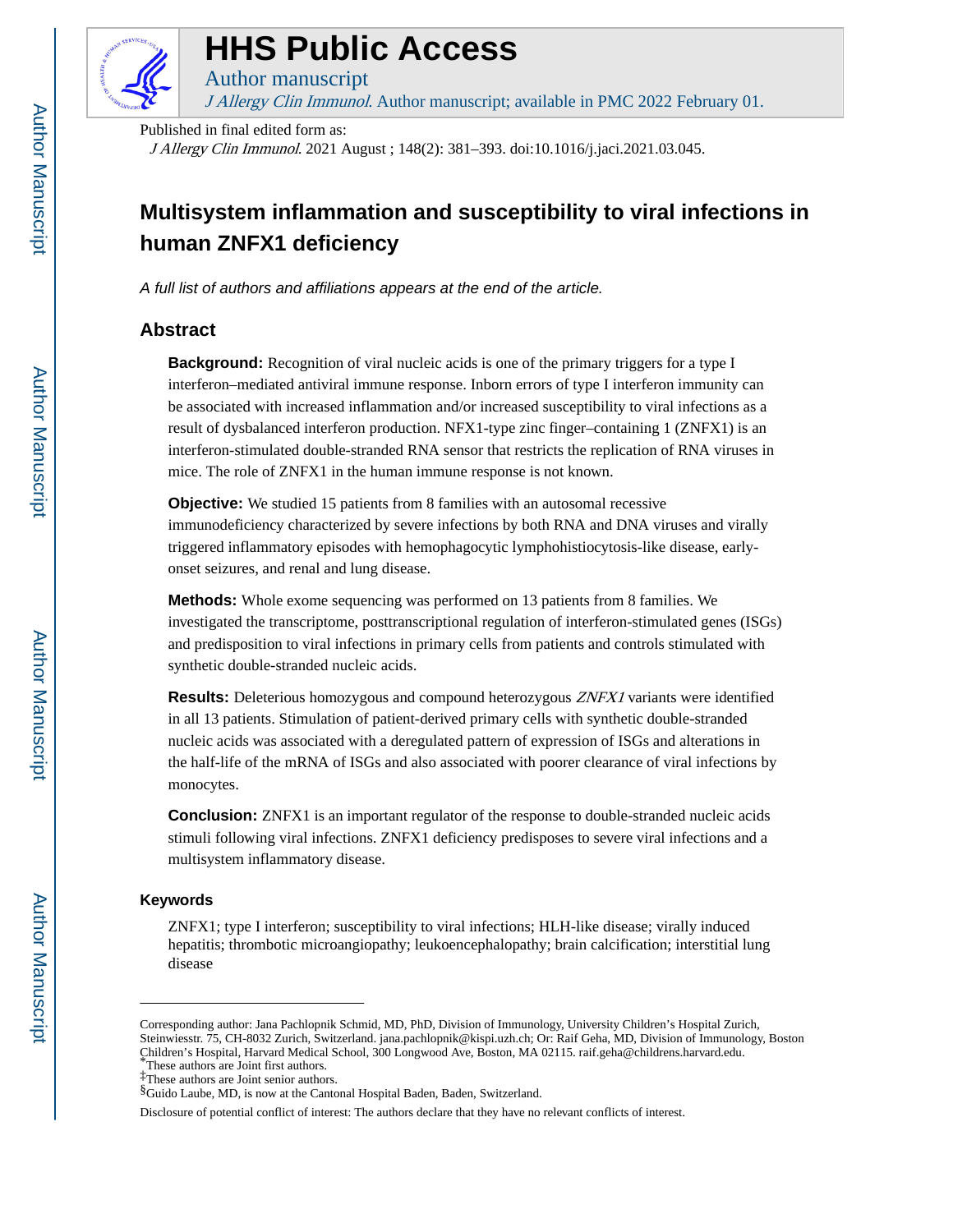Studies of patients showing susceptibility to specific viral infections have helped to elucidate critical pathways in innate and adaptive immunity. Pathogenic variants of genes that disrupt type I and III interferon immune responses (eg, *TLR3, UNC93B, IRF7, IRF9*) have been found in patients with severe herpes simplex virus type 1 encephalitis, influenza A, and SARS-CoV2 infections.<sup>1–5</sup>

NFX1-type zinc finger–containing 1 (ZNFX1) is a highly conserved interferon-stimulated double-stranded RNA (dsRNA) sensor that restricts the replication of RNA viruses in mice<sup>6</sup> and contributes to transgeneration inheritance in *Caenorhabditis elegans* by binding to mRNA complexed with short, noncoding RNAs.<sup>7</sup> ZNFX1 expression is low in uninfected cells but is rapidly upregulated in response to viral infections and exposure to type I interferons.<sup>8</sup> ZNFX1 binds to viral RNA and interacts with the mitochondrial antiviral signaling (MAVS) protein, promoting the expression of interferon-stimulated genes (ISGs). Signaling downstream of ZNFX1 does not depend on 2 other MAVS-associated cytosolic viral sensors (retinoic acid-inducible gene I  $\lfloor$  RIG-I] and melanoma differentiation– associated protein 5  $[MDA5]$ .<sup>6</sup> Furthermore, although studies of ZNFX1-deficient mice and cell lines identified a role for the protein in sensing dsRNA, the protein's putative role in the human immune response was undefined.

Here, we describe the clinical and molecular features of biallelic ZNFX1 deficiency in 13 patients and 2 clinically affected (but not genotyped) siblings from 8 unrelated kindreds. This early-onset disease is characterized by susceptibility to viral infections, multiorgan dysfunction, and a high mortality rate, indicating the critical role of ZNFX1 in human immunity. Our experimental data demonstrate that ZNFX1 is required for the balanced induction of ISGs downstream of double-stranded nucleic acid sensing in human primary cells.

## **METHODS**

#### **Study participants**

Written, informed consent was provided on behalf of all study participants by their parents. The 15 patients described in this article came from Iraq ( $n = 3$ ), Syria ( $n = 2$ ), Turkey ( $n =$ 4), Germany (n = 2), Australia (n = 2), Egypt (n = 1), and Canada (n = 1). For details on individual patients, please refer to the Patient Clinical History section and the accompanying tables in this article's Online Repository (at [www.jacionline.org\)](http://www.jacionline.org).

#### **WES**

Whole exome sequencing (WES) was performed on 13 of the affected individuals and on their parents and siblings, as specified. DNA was extracted from blood samples collected in EDTA tubes. Standard methods were used to generate the WES library as well as to filter and prioritize nuclear single-nucleotide variants and indel variants (see the Methods section of the Online Repository at [www.jacionline.org\)](http://www.jacionline.org).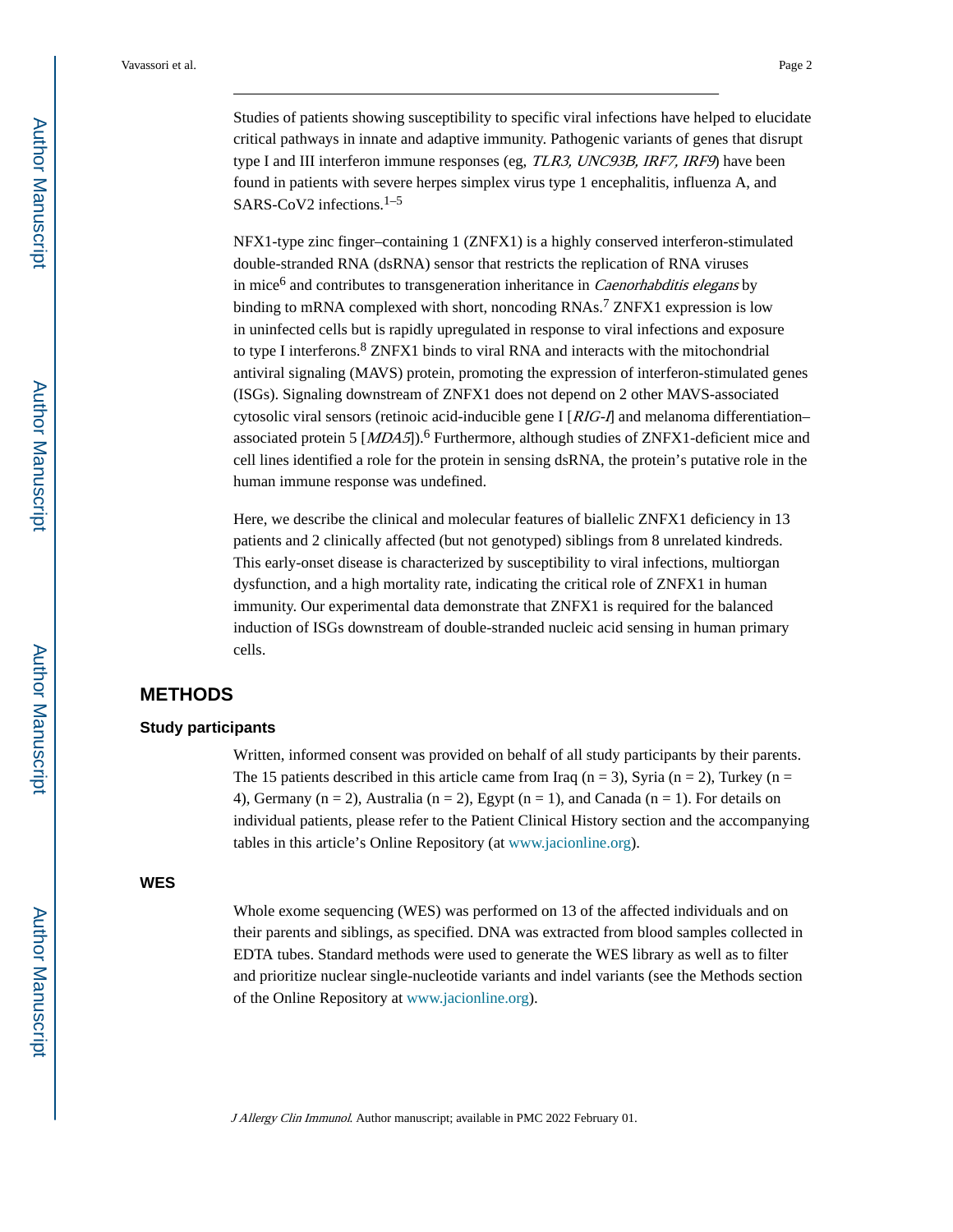#### **Functional assays**

Quantitative polymerase chain reaction (qPCR) assays, Western blots, immunofluorescence imaging, viral infection, flow cytometry, and transcriptomic analysis were performed according to the standard protocols detailed in the Methods section of the Online Repository.

## **RESULTS**

#### **Severe inflammatory disease and increased susceptibility to viral infections**

We investigated 15 patients from 8 families. The patients were abnormally susceptible to viral infections and presented with early-onset, systemic, severe, acute inflammatory disease associated with major dysfunctions of the liver, brain, kidneys, and lungs (Fig 1, A and B, Table I, and see Table E1 in the Online Repository at [www.jacionline.org](http://www.jacionline.org)). The severe infections were caused by RNA viruses (influenza A virus [negative single-stranded RNA (ssRNA)  $(n = 5)$ ], influenza B virus [negative ssRNA  $(n = 1)$ ], parainfluenza virus [negative ssRNA  $(n = 1)$ ], respiratory syncytial virus [negative ssRNA  $(n = 2)$ ], norovirus [positive ssRNA]  $(n = 2)$ ], and rotavirus [dsRNA  $(n = 1)$ ]) or DNA viruses (human herpes virus type 6 [n = 3], adenovirus [n = 2], and cytomegalovirus [n = 1]) (Table I). Hence, most of these pathogens were negative ssRNA or DNA viruses. It is noteworthy that live virus vaccines also caused severe vaccine strain infections in 2 patients (measles and varicella zoster virus, respectively) (see Table E2 in the Online Repository at [www.jacionline.org\)](http://www.jacionline.org). A rotavirus infection recurred in patient 2.2 (P2.2) within a few weeks , and human herpes virus type 6 (with a variable copy number) was detectable in P5.2 for 5 months. Although ongoing disease manifestations in these 2 patients can be attributed to persistent or relapsing viral infections, other patients showed progressive disease even after the virus had been cleared (P8.1) in the apparent absence of infectious agents (P1.2 and P6.1).

The mortality rate was high: 11 of the 15 patients died during childhood, with 7 deaths occurring before patients reached the age of 3 months (Fig 1, A, and see Table E1). The mean age at death was 3.6 years (median  $= 1.1$  years; range  $= 3$  months to 15 years). Inflammatory episodes with hepatitis and cytopenia were fatal in  $7$  cases (age at death  $=$ 0.3-8 years). Sepsis was reportedly the cause of death in P6.1 (at the age of 9 years). P1.2 died of necrotizing pulmonary aspergillosis 5 years after lung transplantation (ie, at the age of 15 years) . The cause of death was unknown for P1.1 and P3.1 (for their clinical histories, see the Patient Clinical History section in the Online Repository at [www.jacionline.org](http://www.jacionline.org)).

Infections leading to severe inflammatory diseases were the initial presentation in 9 of the 15 patients and were present in 12 of the 15 at some point in the course of disease. The systemic inflammatory disease was characterized by episodes of cytopenia and hepatitis. The cytopenia was characterized by anemia in 1 individual and anemia with thrombocytopenia in 12 individuals. In 8 individuals, anemia and anemia with thrombocytopenia were combined with a high leukocyte count  $(23.8-50.0 \times 10^9$ /L), neutrophilia, and lymphocytosis. Other initial presentations were seizures (in 3 patients), renal disease (in 2 patients), and lung disease (in 1 patient).

A total of 14 patients had hepatic disease, as evidenced by elevated serum liver enzyme levels ( $n = 12$  patients), hepatomegaly ( $n = 13$ ), elevated serum lactate dehydrogenase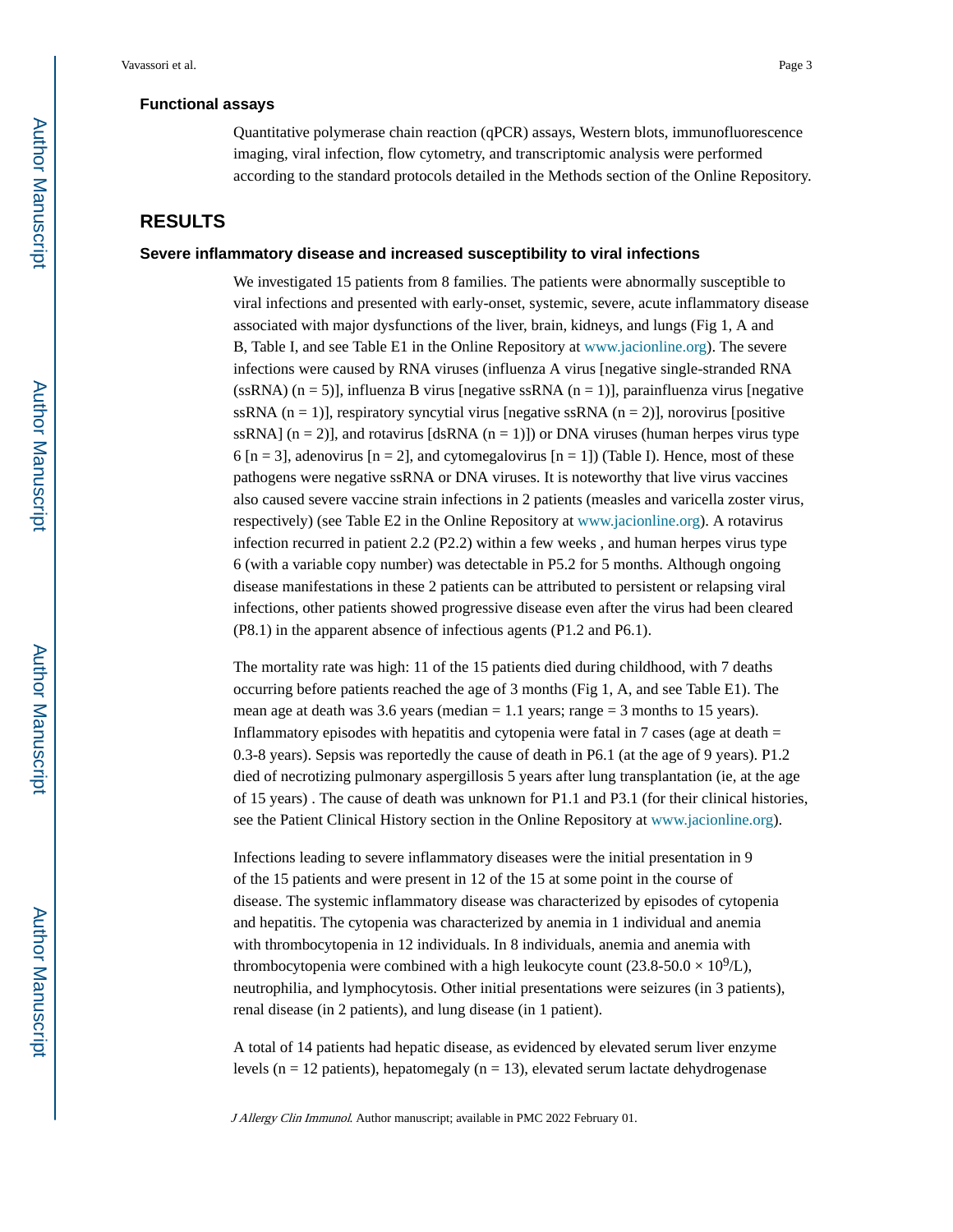levels ( $n = 10$ ), coagulopathy ( $n = 7$ ), and hepatic encephalopathy ( $n = 1$ ) (see Table E3 in the Online Repository at [www.jacionline.org](http://www.jacionline.org)). In 11 patients, hepatic disease was associated with systemic inflammatory disease. A total of 3 patients met the criteria for acute liver failure (see Table E3). Histologic assessment of the liver showed heterogeneous, nonspecific changes, such as necrosis and extramedullary hematopoiesis (in P1.2), necrosis, and lymphocytic infiltration (in P2.1), necrosis and nodular regenerative hyperplasia (in P4.2), and centrilobular necrosis (in P5.2) (see Fig E1 in the Online Repository at [www.jacionline.org\)](http://www.jacionline.org).

Of the 12 patients with systemic inflammatory disease, 6 met the diagnostic criteria for hemophagocytic lymphohistiocytosis (HLH), including hemophagocytosis in bone marrow aspirates (Table II<sup>9</sup> and Fig 1, C). Some patients experienced more than 1 HLH or HLH-like episode associated with hepatitis and leukocytosis, with the latter being much less common in classical HLH. Levels of natural killer cell degranulation and/or cytotoxicity were normal in all patients with HLH. The level of perforin expression was in the lower normal range in P5.1 and P5.2, which was probably due to a heterozygous p.Ala91Val variant in the PRF1 gene that was also carried by their healthy father (data not shown). Spontaneous remission of systemic inflammation was observed in some patients, whereas immunosuppressants were administered to others—with varying degrees of success (see Table E1). The Janus kinase inhibitor ruxolitinib was administered to 1 patient (P5.2); it had a beneficial but transient effect.

Neurologic involvement was observed in 10 patients, 7 of whom experienced recurrent seizures. In 3 cases, the seizures occurred during an episode of HLH (P4.1, P7.1, and P8.1). A total of 3 patients showed developmental regression (P4.2, P7.1, and P8.1). Neuroimaging showed evidence of multiple focal calcifications in 3 patients (P1.2, P1.3, and P8.1), ischemic lesions (diffusion restriction on magnetic resonance imaging) in 4 patients (P3.2, P4.1, P5.1, and P7.1), and T2 hyperintense lesions in 5 patients (P1.2, P3.2, P4.2, P 5.2, and P7.1) (Fig 1, D and see Fig E2 in the Online Repository at [www.jacionline.org](http://www.jacionline.org)). Leptomeningeal enhancement was observed in patients P3.2 and P4.1 during an episode of HLH. Autism spectrum disorder was diagnosed in 2 patients (P4.2 and P8.1).

Lung disease was present in 13 of the 15 patients. Acute respiratory distress syndrome occurred in 7 patients and was mostly associated with viral infections. Recurrent lower respiratory tract infections were observed in 6 patients (P1.1, P1.2, P1.3, P2.1, P2.2, and P8.2). One patient (P2.2) experienced 2 episodes of respiratory syncytial virus bronchiolitis with respiratory failure within the space of a few weeks. A total of 6 patients had pulmonary hemorrhage. Chest computed tomography and a histopathologic assessment of lung biopsy specimens from P1.2 and P1.3 showed interstitial pneumonitis and cholesterol pneumonitis, respectively (Fig 1, E and see Fig E3 in the Online Repository at [www.jacionline.org](http://www.jacionline.org)).

There was evidence of renal involvement in 12 patients, including histologically proven thrombotic microangiopathy (TMA) in P2.1, P5.2, and P8.1 (Table I, Fig 1, F, and see Fig E4 in the Online Repository at [www.jacionline.org](http://www.jacionline.org)). We variously observed hemolytic uremic syndrome (P2.1), membranoproliferative glomerulonephritis (P6.1), nephrotic syndrome (P4.2, P6.1, and P8.1), mild proteinuria (P2.2), and transiently elevated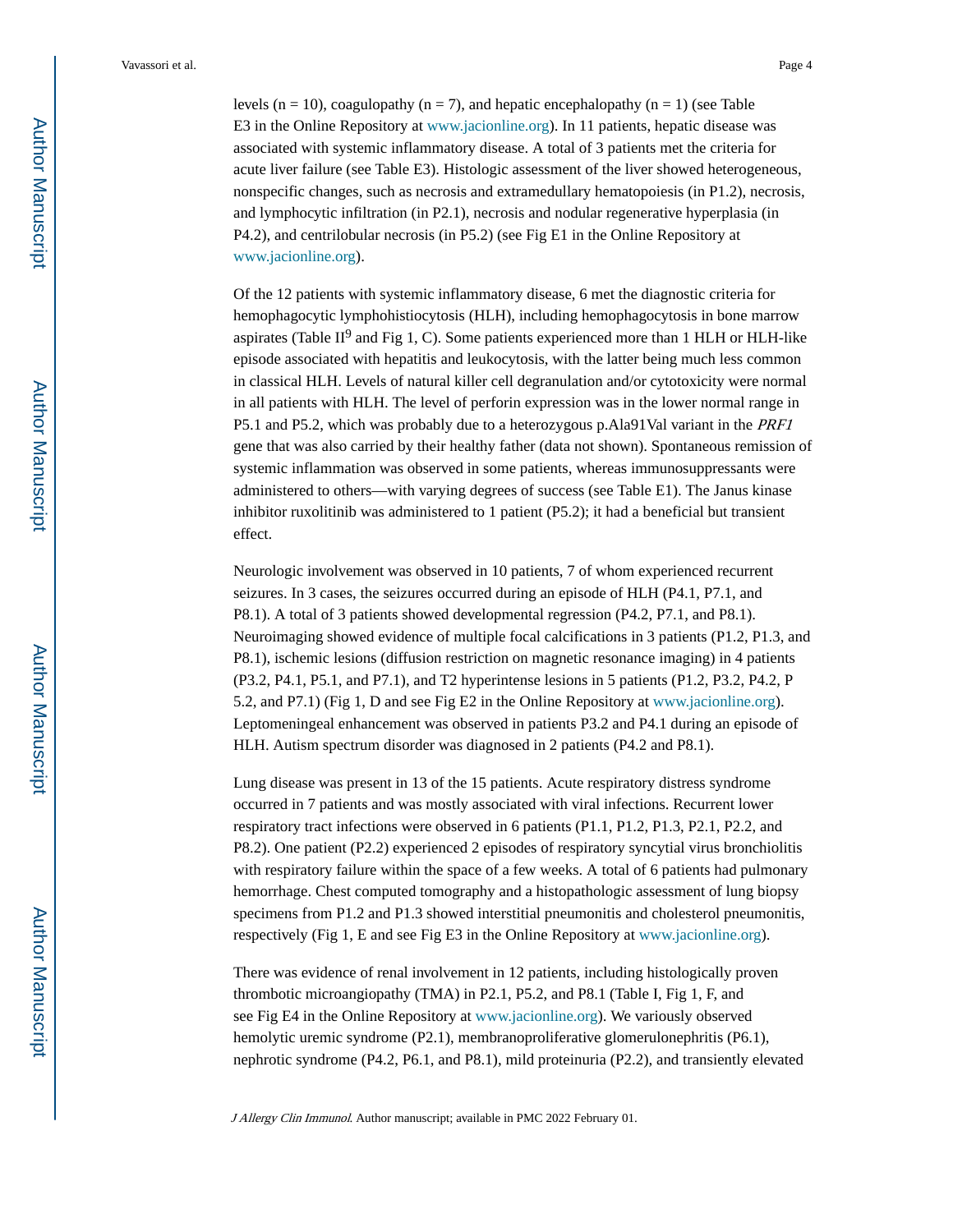creatinine levels with glomerulosclerosis, tubular atrophy, and interstitial fibrosis at autopsy (P1.2). Renal failure (in the context of multiorgan failure) occurred in another 4 patients. Taken together, the data indicate that although peripheral destruction might have contributed to the bicytopenia (eg, in cases with TMA, we think that HLH outweighs as the driving force for the bicytopenia).

One patient (P4.2) underwent allogeneic hematopoietic stem cell transplantation (HSCT) at the age of 3 years. Five years later, he is in good health but still has a significant developmental delay. Brain magnetic resonance imaging of this patient showed that the white matter changes present at the age of 32 months had stabilized at the age of 42 months (ie, 6 months after HSCT) and had even regressed 5 years after HSCT (Fig 2, A–F). Although the patient has made developmental progress since the HSCT, he continues to show developmental delay and has been diagnosed with autism. Another survivor (P2.1, now aged 14 years) has renal disease but never experienced HLH-like disease. The third and fourth survivors, P7.1 (now aged 3) and P8.2 (now aged 7 years), are stable, although both show severe neurologic impairments. P7.1 is receiving immunoglobulin replacement therapy, but P8.2 is not receiving any immunomodulatory treatment at all.

#### **Biallelic ZNFX1 variants in the patients**

By using WES, we identified 11 biallelic *ZNFX1* variants in 13 patients (ie, in all 8) families studied; Fig 3, A). There were 5 truncating variants and 6 missense variants. In all of the patients, *ZNFX1* was the only candidate gene that segregated with the disease. Only 1 variant (p.C1264S) is listed in the Genome Annotation Database [\(https://](https://gnomad.broadinstitute.org/) [gnomad.broadinstitute.org/](https://gnomad.broadinstitute.org/)) as being heterozygous and occurring at a frequency of  $1.22 \times$ 10−5. All missense variants were predicted to be deleterious by several tools, including combined annotation-dependent depletion (CADD), PROVEAN PolyPhen-2, and the algorithm Sorting Intolerant from Tolerant (SIFT) (see Table E4 in the Online Repository at [www.jacionline.org\)](http://www.jacionline.org).

ZNFX1 is a 1918–amino acid multidomain protein comprising a large helicase domain with an ATP-binding site<sup>10</sup> and a DEAD helicase box,<sup>11</sup> 6 zinc fingers, and a coiled-coil region (Fig 3, B). The large helicase domain is homologous to the human RNA helicase Aquarius that is involved in RNA splicing.12 The spatial distribution of the patients' 4 missense variants within the RNA helicase motif are shown in the 3-dimensional model of ZNFX1 in Fig 3, C.

ZNFX1 mRNA is ubiquitously expressed in human tissues, albeit predominantly in the hematopoietic system (see Fig E5 in the Online Repository at [www.jacionline.org\)](http://www.jacionline.org). Low ZNFX1 protein expression was noted in fibroblasts under resting conditions, whereas a rapid upregulation was observed after 24 hours of stimulation with transfected poly(I:C) or poly(dA:dT) (Fig 3, D). ZNFX1 could not be detected in whole cell extracts of fibroblasts from 2 of the patients carrying biallelic stop codons (p.R900Mfs\*5/p.H542Cfs\*41 in P2.1 and p.K133\*/p.K133\* in P3.2), whereas low levels of ZNFX1 could be detected in extracts from stimulated dermal fibroblasts isolated from P5.1, who bears 1 missense variant (p.C1264S) and 1 C-terminally truncating variant (E1727Kfs\*11). Conceivable lower-molecular-weight forms of ZNFX1 were not detected with this approach.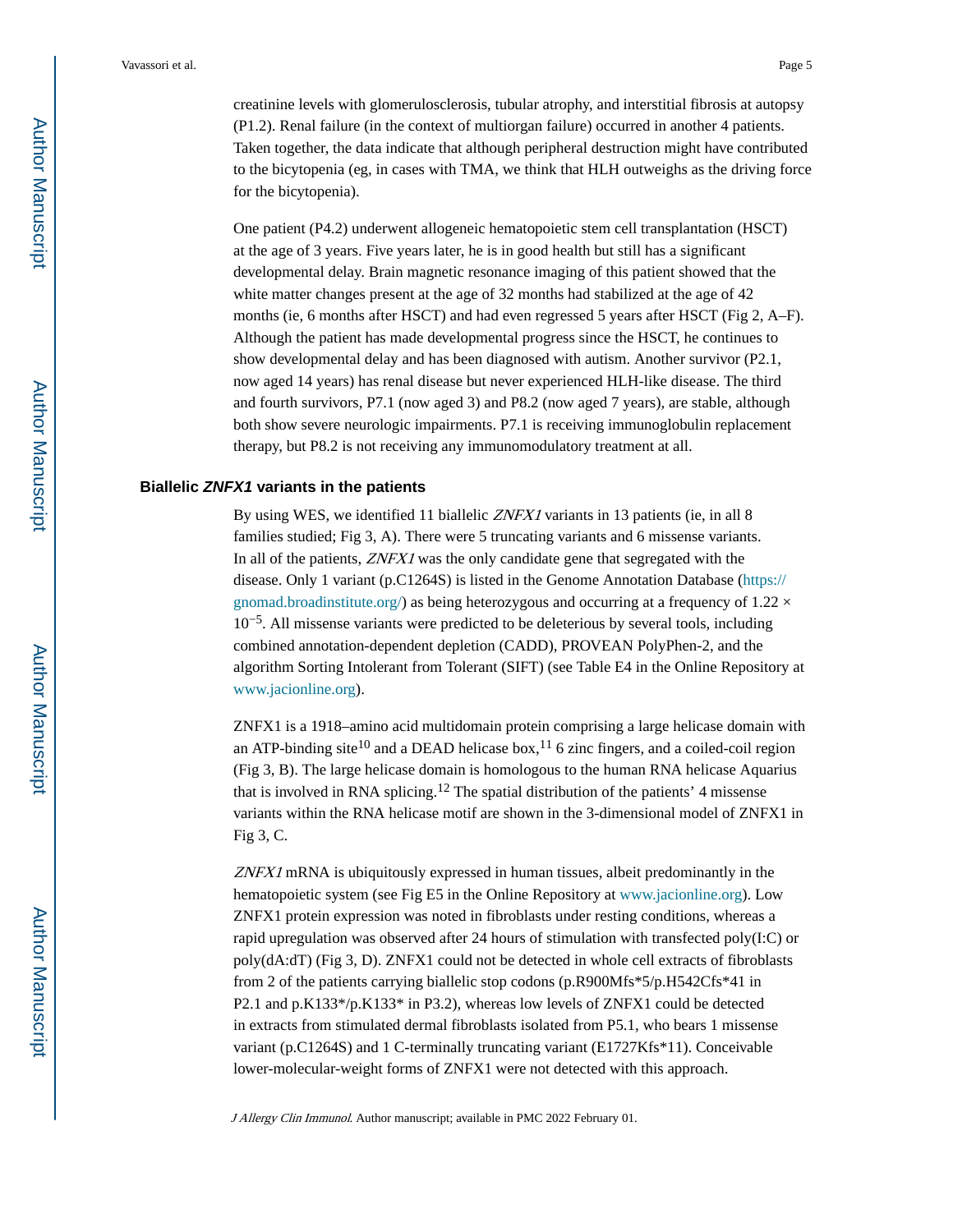#### **Impaired viral clearance and skewed ISG expression in ZNFX1 deficiency**

Because ZNFX1 deficiency was associated with severe viral infections in the patients, we evaluated the capability of patient cells to initiate an antiviral interferon response leading to elimination of infection with vesicular stomatitis virus (VSV) or influenza virus in vitro. Indeed, after prestimulation through transfection of poly $(I:C)$ ,  $(LyoVec poly(I:C))$ , the monocytes of P2.1 were less efficient in clearing VSV than the control monocytes were (Fig 4, A and B). In notable contrast, the baseline expression of ISGs seen in peripheral blood isolated from the patients (see Fig E6, A in the Online Repository at [www.jacionline.org\)](http://www.jacionline.org) was higher than in the controls. This difference was biologically relevant because it was associated with a moderate resistance of unstimulated patient monocytes to the VSV and influenza virus infections (see Fig E6, B).

The defective ability of the patient monocytes to establish a fully competent antiviral defense program in monocytes following stimulation with intracellular poly(I:C) could not be attributed to a generally weak response to intracellular double-stranded nucleic acids. In patient-derived dermal fibroblasts stimulated with intracellular  $poly(I:C)$  or  $poly(dA:dT)$ , we found an enhanced expression of the ISGs IFIT1 and OAS2 (see Fig E7, A and C in the Online Repository at [www.jacionline.org](http://www.jacionline.org)). Transfection with poly(dA:dT) also caused an increased rate of expression of *IFIT2*, whereas transfection with poly $(I:C)$  did not affect the expression pattern of this ISG. On the other hand, patient fibroblasts exposed to poly(I:C) in solution failed to increase the expression of IFIT1 and IFIT2 to the levels observed in the control fibroblasts under the same conditions (Fig E7, B).

Transcriptomic analysis of dermal fibroblasts derived from 4 patients and 4 controls (treated with intracellular or soluble dsRNA or double-stranded DNA) confirmed the qPCR data showing an increased rate of expression of ISGs in response to intracellular double-stranded nucleic acids (Fig E7, A and C), as evidenced by overexpression of ISGs involved in antiviral responses (Fig 4, C). Although treatment with soluble poly $(I:C)$  (no LyoVec poly(I:C) confirmed qPCR data; see Fig E7, B) showing a marked reduction in the expression of most ISGs involved in antiviral defense (Fig 4, C), it was associated with elevated levels of expression of ISGs known to modulate the p53-dependent apoptosis pathways (promyelocytic leukemia protein [PML] and Shisa family member 5 [SHISA5]). Analysis of pathways belonging to the canonic sensing of intracellular and extracellular double-stranded nucleic acid sensing revealed that intracellular poly(I:C) caused a heightened fold expression in ISGs belonging to the RIG-I-MAVS pathway in patient fibroblasts compared with that in the control fibroblasts (Fig 4, D). Consistent with an upregulation of this pathway, we observed elevated transcript levels of cytokines such as IL-6, C-X-C motif chemokine ligand 10 (CXCL10), C-C motif chemokine ligand 4, C-C motif chemokine ligand 5, and IFN-β. Stimulation with soluble poly(I:C) instead resulted in lower fold induction of type I interferons and other nuclear factor κB–responsive ISGs (Fig 4, E) in patient fibroblasts. Interestingly, the rates of expression of transcripts encoding known apoptosis-inducing proteins (FADD and caspase 8) were upregulated in  $poly(I:C)$ -stimulated patient fibroblasts, which is consistent with the known role of some components of the TLR3 signaling pathway in inducing dsRNA-induced cell death through caspase 8. Stimulation of the patient fibroblasts with intracellular  $poly(dA:dT)$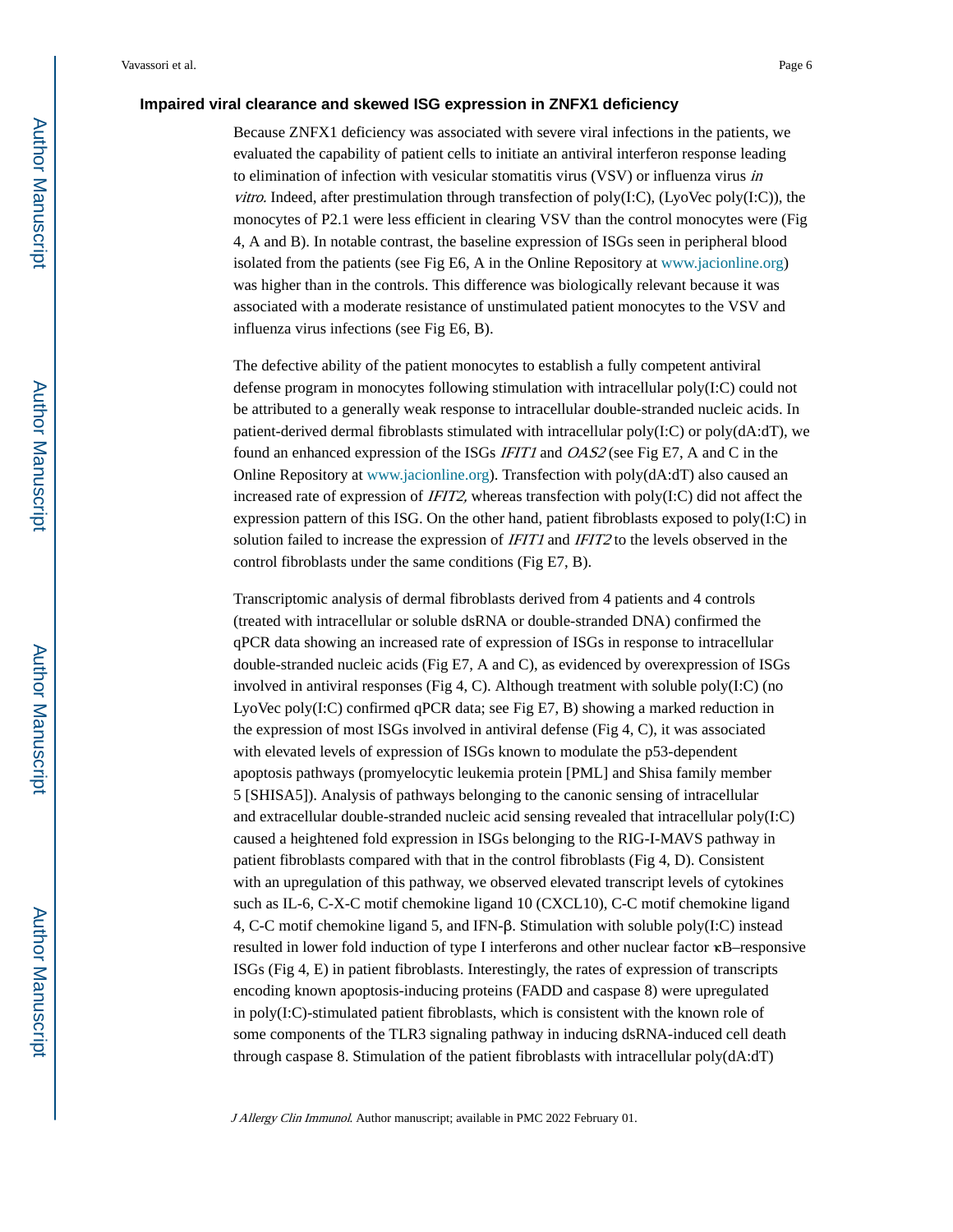resulted in higher expression of ISGs belonging to the STING pathway than in the control fibroblasts, including downstream type I interferons and interferon-responsive cytokines and chemokines (Fig 4, F).

Therefore, absence of ZNFX1 in primary fibroblasts results in hyperresponses to doublestranded nucleic acid stimulation. In the case of intracellular RNA and DNA, this results in enhanced interferon responses, whereas extracellular soluble RNA induces a transcriptome pattern corresponding to apoptosis via caspase 8, thus lowering other interferon responses. Overall, dysregulation of interferon responses prevents acquisition of protection from infections following prestimulation. These results place ZNFX1 as an essential protein in balancing viral sensing.

#### **ZNFX1 is required for a balanced posttranscriptional regulation of ISGs**

Because previous work has demonstrated that ZNFX1 in lower eukaryotes binds to endogenous transcripts and regulates their processing by microRNA, we evaluated whether posttranscriptional mechanisms might influence the differential rate of expression of some ISGs detected in the patient fibroblasts. Therefore, to understand the mechanism underlying higher ISG expression rates after extended (18-hour) stimulation with double-stranded nucleic acids (Fig 5, A), we examined whether the absence of ZNFX1 promotes the stability of ISG mRNAs in response to intracellular poly(dA:dT). To this end, we added 6-dichlorobenzimidazole 1-β-D-ribofuranoside, an inhibitor of transcription elongation by RNA polymerase II, to the cultures 18 hours after poly( $dA:dT$ ) transfection. The levels of ISG mRNAs at 0, 30, 60, and 90 minutes after initiation of the 6-dichlorobenzimidazole 1-β-D-ribofuranoside treatment were higher in the patients than in the controls, which indicated that ISG mRNAs were more stable in the absence of ZNFX1 (Fig 5, B). Secretion of IFN-β and CXCL10 from fibroblasts in response to stimulation with poly(I:C)LyoVec and poly(dA:dT)LyoVec was elevated in patients when compared with that in healthy controls (Fig 5, C and D). Finally, supplementation of fibroblasts with a ZNFX1 wild-type construct lowered secretion of IFN-β and CXCL10.

Collectively, these findings demonstrate that ZNFX1 is important for viral defense and acts as a buffer in keeping a balanced interferon response to double-stranded nucleic acids, via a program of posttranscriptional regulation, toward a less inflammatory but more protective response, placing it as an essential protein in balancing the innate immune response.

## **DISCUSSION**

To the best of our knowledge, this is the first report on human ZNFX1 deficiency. This deleterious deficiency is associated with susceptibility to viral infections as well as subsequent multiorgan dysfunction and inflammation. The consistent clinical phenotype observed among the 15 patients from 8 unrelated families with distinct ethnic backgrounds suggests that ZNFX1 is the causative gene for this disease.

Compared with  $ZNFX1$ -deficient mice in prior studies,<sup>6</sup> our patients exhibited a broader range of virally induced disease that includes both RNA and DNA viruses, suggesting that ZNFX1 has additional roles beyond sensing cytosolic viral dsRNA in humans.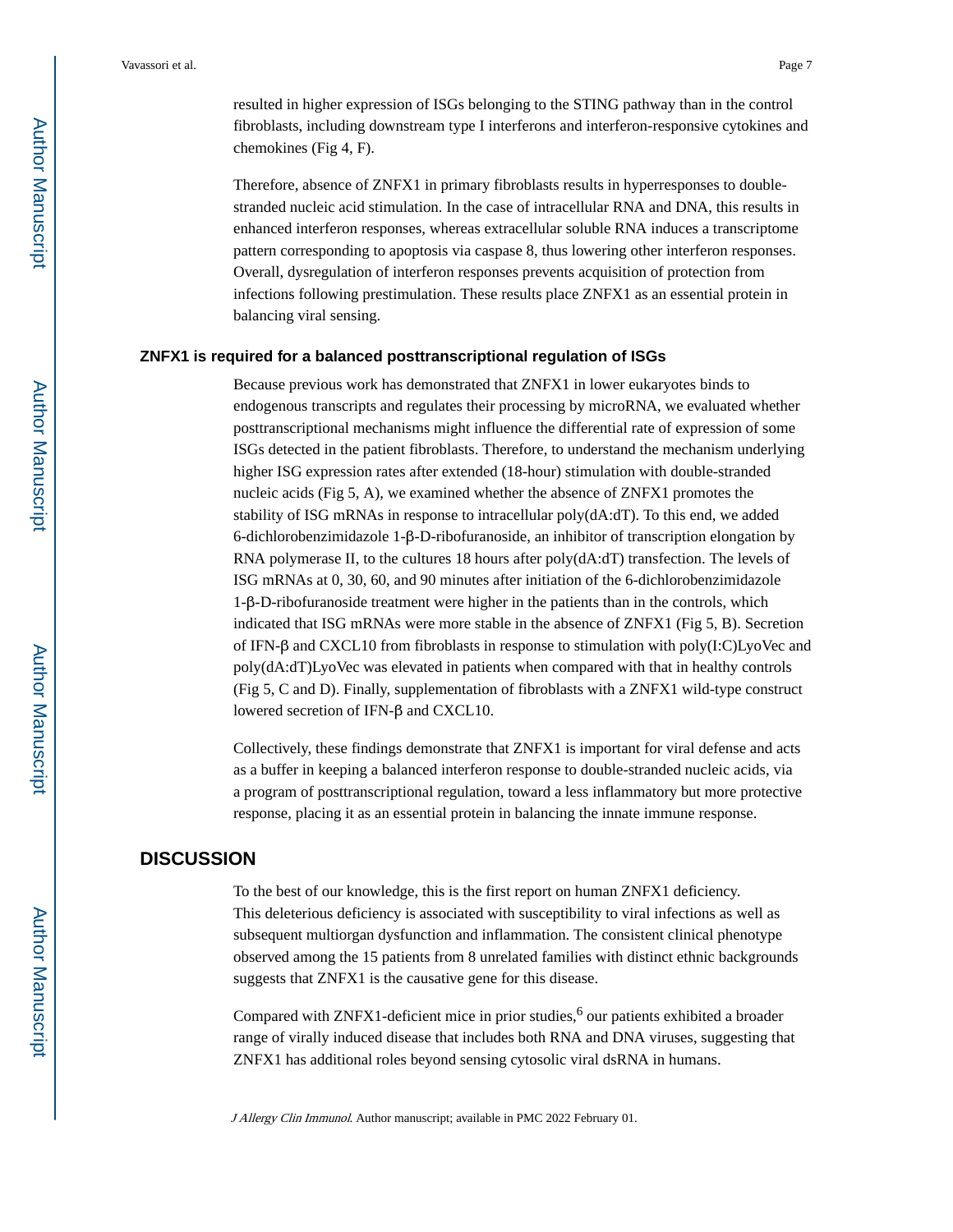We have shown that although transfection with synthetic dsRNA and double-stranded DNA (dsDNA) oligos (mimicking infections with DNA and RNA viruses) causes an upregulation of inflammatory pathways, pretreatment with intracellularly delivered dsRNA does not protect patient-derived monocytes from infection. This lack of protection may be due to the complex gene signature seen in the patient fibroblasts following treatment with nucleic acids, which on the one hand promotes interferon-associated inflammation but on the other hand interferes with mechanisms of antiviral response. Previous work has demonstrated that ZNFX1 deficiency does not predispose mice or human cell lines to DNA virus infections.<sup>6</sup> Therefore, the damage caused by DNA viruses in 6 of the patients might be directly linked to an insufficient resolution of the interferon response to the infection and not to excessive viral load. Extracellular dsRNA-mimicking oligos also cause a hyperresponse, although in this case, the signature corresponds to apoptosis with increased expression of FADD and caspase 8 and lower expression of inflammatory cytokines.

Consistent with increased susceptibility to viral infections, a respiratory syncytial virus infection recurred in 1 patient within a few weeks and 2 patients experienced vaccine strain infections (measles and varicella zoster virus, respectively). These are extremely rare events in immunocompetent hosts, $13$  but they are well documented in patients with defective type I and III interferon immune responses.<sup>14–18</sup> Amelioration of central nervous system manifestations after HSCT points to an immune-driven disease. Although these observations do not fully exclude a tissue-specific role of ZNFX1 in neurons, liver cells, lung cells, and renal cells, our clinical observations and in vitro data clearly show that ZNFX1 deficiency has an impact on the immune system. In this regard, central nervous system manifestations could be caused by either HLH activity and/or viral infections.

For many viral infections, the severity of clinical disease is thought to be associated with a high viral load.<sup>19–21</sup> In addition to cell-autonomous impairment of inflammation control, poor viral control might also contribute to the immune disease observed in patients with ZNFX1 deficiency. Thus, viral infections with RNA viruses (norovirus [positive ssRNA] and influenza A virus, RSV, parainfluenza virus, and influenza B virus [negative ssRNA]) were directly linked to HLH or to HLH-like manifestations in 7 patients. Multiorgan involvement might be suggestive of hyperinflammation caused by viral escape and viremia. However, a persistent viral load was observed in only some of the patients with ZNFX1 deficiency, whereas the others continued to display an immune disease either after viral clearance or in the absence of an identified pathogen.

Occurrence of complement-mediated TMA has recently been reported in a cohort of patients with therapy-refractory HLH.<sup>22</sup> TMA has also been described as a dose-dependent adverse reaction to recombinant type I interferons in the treatment of viral hepatitis and multiple sclerosis.<sup>23–27</sup> The overexpression of inflammatory genes seen in cells of ZNFX1-deficient patients after exposure to intracellular double-stranded sDNA and dsRNA might therefore be implicated in the pathogenesis of TMA that is observed in these patients.

Our observation that in the absence of ZNFX1 the half-life of ISGs is increased following extensive stimulation (for 24 hours) with intracellular DNA offers an attractive mechanism that is in line with the findings of previous work showing the essential role of ZNFX1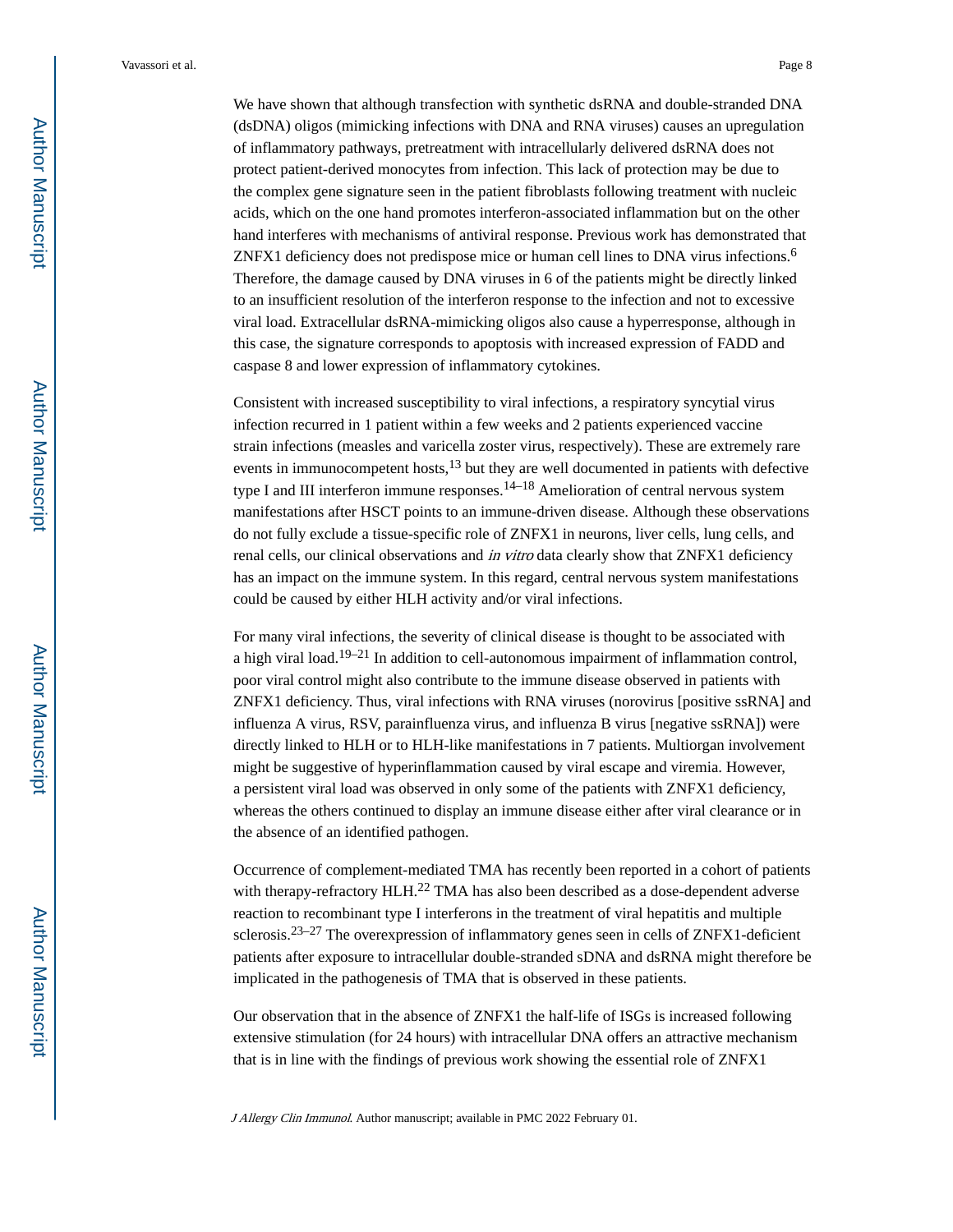in posttranscriptional regulation of mRNA in lower eukaryotes.<sup>7,28</sup> Nevertheless, whether ZNFX1 is directly involved in regulating the half-life of ISGs, or whether regulation of ISG mRNA stability is a result of alternative mechanisms that are secondary to its possible role in sensing nucleic acids, remains unclear. Furthermore, because of limited sample availability, fibroblasts from patients carrying biallelic missense mutations in ZNFX1 were not included in functional studies, and therefore, no conclusions on phenotype to genotype association could be drawn.

Viral infections in patients with ZNFX1 deficiency were associated with HLH-like episodes. HLH is characterized by fever, hepatosplenomegaly, pancytopenia, hyperferritinemia, severe coagulopathy, and hypercytokinemia. Viral infections are known to be major HLH triggers.<sup>29</sup> To date, variants in 6 different genes *(PRF1, UNC13D, STXBP2, STX11,* RAB27A, and LYST) are known to directly affect perforin-mediated cytotoxicity and thereby cause HLH.<sup>30</sup> Variants in other genes (SH2D1A, CD48, BIRC4, NLRC4, HAVCR2 [TIM-3], CDC42, RC3H1, HEM1, and AP3B3A) have been linked to HLH and HLH-like disease.<sup>31–36</sup> *ZNFX1* must now be added to this list.

Clinical observations in patients with ZNFX1 deficiency have revealed an interplay between inflammation and immunodeficiency. At present, there are few treatment options for individuals with ZNFX1 deficiency. In our study, treatment with immunosuppressants (including a Janus kinase inhibitor) led to only transient benefit. In 1 patient, HSCT arrested the HLH-like episodes and was followed by improvements in neurologic development. We recommend that (1) variants in ZNFX1 be included in genomic screens for patients experiencing severe viral infections and HLH and (2) HSCT be evaluated as a treatment for patients with ZNFX1 deficiency.

We have shown that ZNFX1 is important for sensing of viral-derived double-stranded nucleic acids in humans. Our data furthermore implicate a role for ZNFX1 in posttranscriptional regulation of ISGs, as was previously found for other proteins such as ZAP.37 Higher expression of ISGs was seen in the peripheral blood of patients with ZNFX1, together with a lower predisposition to infection, suggesting that a persistent status of hyperinflammation might on the one hand provide some levels of protection from viral infections but might on the other hand contribute to multiorgan damage. The mechanism by which ZNFX1 regulates the stability of mRNA remains elusive, but its ability to bind dsRNA is suggestive of a RNA interference mechanism mediated by small RNAs, as shown in lower eukaryotes.

## **Supplementary Material**

Refer to Web version on PubMed Central for supplementary material.

## **Authors**

Stefano Vavassori, PhDa,\*, Janet Chou, MDb,\*, Laura Eva Faletti, PhDc,\*, Veronika Haunerdinger, PhD<sup>d</sup>, Lennart Opitz, MS<sup>e</sup>, Pascal Joset, PhD<sup>f</sup>, Christopher J. Fraser, MD<sup>g</sup>, Seraina Prader, MD<sup>a</sup>, Xianfei Gao, MD<sup>h</sup>, Luise A. Schuch, MS<sup>h</sup>, Matias Wagner, MD<sup>i</sup>, Julia Hoefele, MD<sup>i</sup>, Maria Elena Maccari, MD<sup>c</sup>, Ying Zhu, PhD<sup>j</sup>,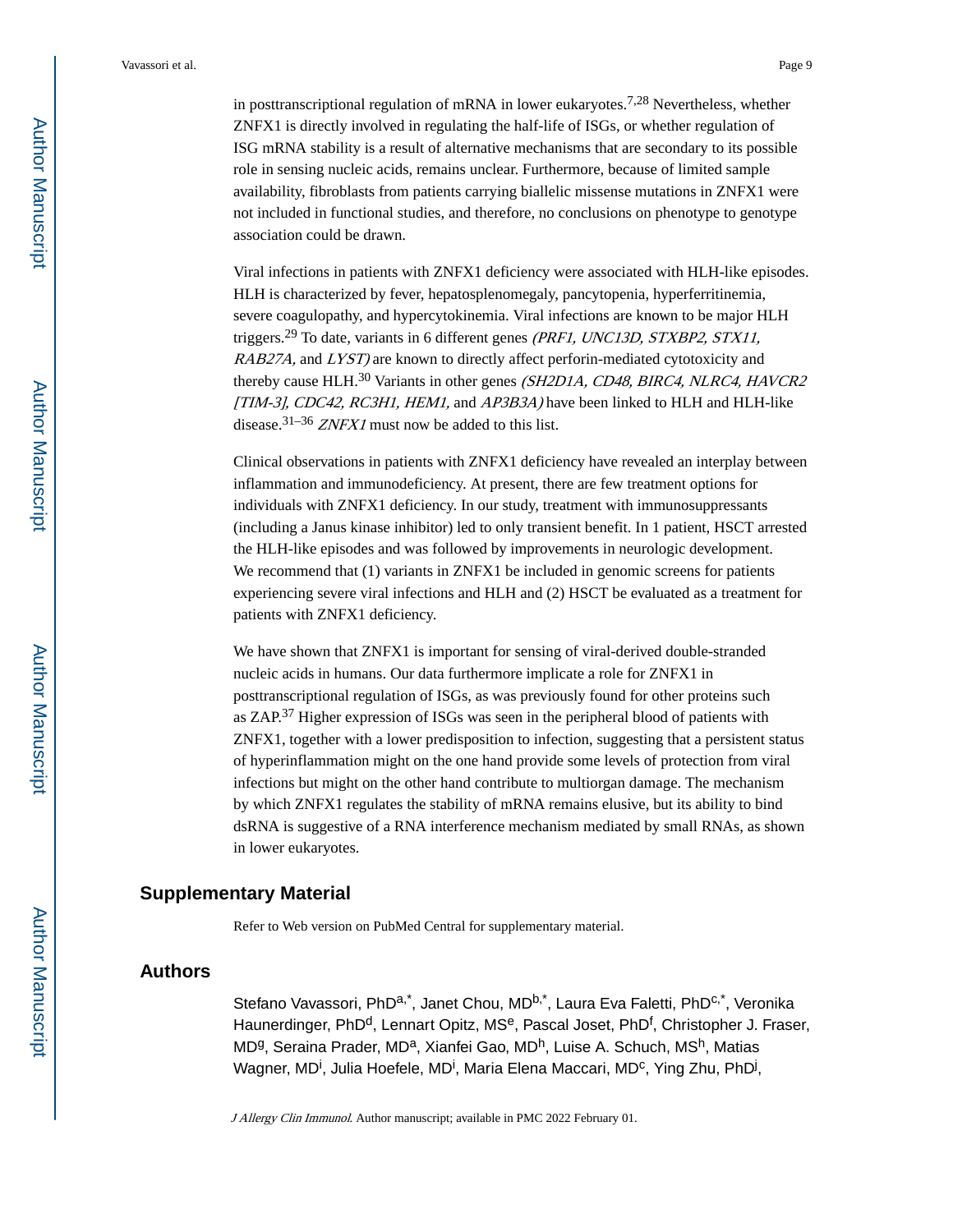George Elakis, BSc<sup>j</sup>, Michael T. Gabbett, MD<sup>k</sup>, Maria Forstner, MD<sup>h</sup>, Heymut Omran, MD<sup>I</sup>, Thomas Kaiser, MD<sup>I</sup>, Christina Kessler, MD<sup>I</sup>, Heike Olbrich, PhD<sup>I</sup>, Patrick Frosk, MD, PhD<sup>m</sup>, Abduarahman Almutairi, MD<sup>b,n</sup>, Craig D. Platt, MD, PhD<sup>b</sup>, Megan Elkins, MSc<sup>b</sup>, Sabrina Weeks, BA<sup>b</sup>, Tamar Rubin, MD<sup>o</sup>, Raquel Planas, PhD<sup>a</sup>, Tommaso Marchetti, MS<sup>a</sup>, Danil Koovely, MS<sup>a</sup>, Verena Klämbt, MD<sup>p</sup>, Neveen A. Soliman, MD, PhD<sup>q</sup>, Sandra von Hardenberg, PhD<sup>r</sup>, Christian Klemann, MD<sup>s</sup>, Ulrich Baumann, MD<sup>s</sup>, Dominic Lenz, MD<sup>t</sup>, Andreas Klein-Franke, MD<sup>u</sup>, Martin Schwemmle, PhD<sup>v</sup>, Michael Huber, PhD<sup>w</sup>, Ekkehard Sturm, MD, PhD<sup>x</sup>, Steffen Hartleif, MD<sup>x</sup>, Karsten Häffner, MD<sup>y</sup>, Charlotte Gimpel, MB, BChir, MA<sup>y</sup>, Barbara Brotschi, MD<sup>z</sup>, Guido Laube, MD<sup>aa,§</sup>, Tayfun Güngör, MD<sup>d</sup>, Michael F. Buckley, MD<sup>j</sup>, Raimund Kottke, MD<sup>bb</sup>, Christian Staufner, MD<sup>t</sup>, Friedhelm Hildebrandt, MD<sup>p</sup>, Simone Reu-Hofer, MD<sup>cc</sup>, Solange Moll, MD<sup>dd</sup>, Achim Weber, MD<sup>ee</sup>, Hundeep Kaur, PhD<sup>ff</sup>, Stephan Ehl, MD<sup>c</sup>, Sebastian Hiller, PhD<sup>ff</sup>, Raif Geha, MD<sup>b,‡</sup>, Tony Roscioli, MD, PhDi,gg,hh,ii,‡, Matthias Griese, MDh,‡, Jana Pachlopnik Schmid, MD, PhDa,jj,‡

## **Affiliations**

<sup>a</sup>Division of Immunology and Children's Research Center, Department of Diagnostic Imaging and Intervention, University Children's Hospital Zurich

<sup>b</sup>Division of Immunology, Boston Children's Hospital, Harvard Medical School

c Institute for Immunodeficiency, Center for Chronic Immunodeficiency, Medical Center, Faculty of Medicine, University of Freiburg

<sup>d</sup>Division of Stem Cell Transplantation and Children's Research Center, Department of Diagnostic Imaging and Intervention, University Children's Hospital Zurich

<sup>e</sup>Functional Genomics Center Zürich, University of Zurich

<sup>f</sup>Institute of Medical Genetics, University of Zurich, Schlieren

<sup>g</sup>Queensland Children's Hospital, South Brisbane

hDivision of Pediatric Pneumology, Dr. von Hauner Children's Hospital, University Hospital Munich, German Center for Lung Research (DZL)

i Institute of Human Genetics, Klinikum rechts der Isar, School of Medicine, Technical University of Munich

<sup>j</sup>New South Wales Health Pathology Genomics, Prince of Wales Hospital, Sydney

<sup>k</sup>Centre for Genomics and Personalised Health, School of Biomedical Sciences, Queensland University of Technology, Brisbane

<sup>l</sup>Clinic for General Pediatrics, University Hospital Münster, Münster, Germany

<sup>m</sup>Division of Clinical Immunology and Allergy, Department of Pediatrics and Child Health, University of Manitoba, Winnipeg

<sup>n</sup>Department of Pediatrics, Security Forces Hospital, Riyadh

<sup>o</sup>Division of Pediatric Clinical Immunology and Allergy, Department of Pediatrics and Child Health, University of Manitoba, Winnipeg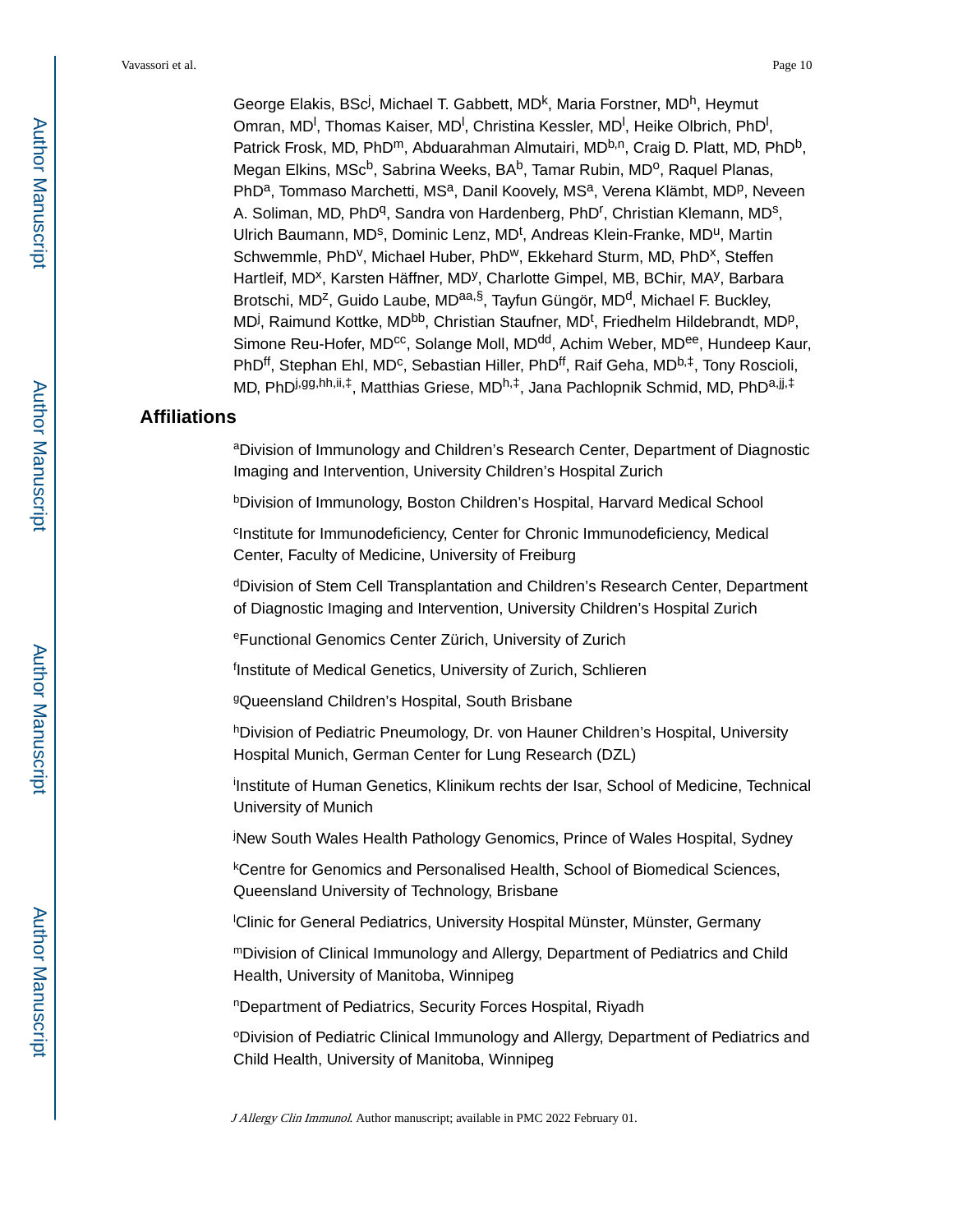<sup>p</sup>Division of Nephrology, Boston Children's Hospital, Harvard Medical School

<sup>q</sup>Department of Pediatrics, Center of Pediatric Nephrology and Transplantation, Cairo University

<sup>r</sup>Department of Human Genetics, Allergy and Neonatology, Hannover Medical **School** 

<sup>s</sup>Department of Paediatric Pulmonology, Allergy and Neonatology, Hannover Medical School

<sup>t</sup>Division of Neuropediatrics and Pediatric Metabolic Medicine, Center for Pediatric and Adolescent Medicine, University Hospital Heidelberg

<sup>u</sup>Division of Pediatric Hematology and Oncology, Cantonal Hospital Aarau

v Institute of Virology, Medical Center, Faculty of Medicine, University of Freiburg

<sup>w</sup>Institute of Medical Virology, University of Zurich

<sup>x</sup>Division of Pediatric Gastroenterology and Hepatology, University Hospital Tübingen

<sup>y</sup>Department of Internal Medicine IV (Nephrology), Medical Center, Faculty of Medicine, University of Freiburg

<sup>z</sup>Department of Pediatric and Neonatal Intensive Care, Department of Diagnostic Imaging and Intervention, University Children's Hospital Zurich

aaDivision of Nephrology, Department of Diagnostic Imaging and Intervention, University Children's Hospital Zurich

bbDivision of Neuroradiology, Department of Diagnostic Imaging and Intervention, University Children's Hospital Zurich

ccInstitute of Pathology, University of Würzburg

ddDepartment of Pathology and Immunology, University of Geneva

eeDepartment of Pathology and Molecular Pathology, and Institute of Molecular Cancer Research, University Hospital and University of Zurich

ffBiozentrum, University of Basel

99 Centre for Clinical Genetics, Sydney Children's Hospital, Randwick

hhPrince of Wales Clinical School, University of New South Wales, Sydney

iiNeuroscience Research Australia, University of New South Wales, Sydney

jjPediatric Immunology, University of Zurich, Zurich, Switzerland

## **Acknowledgments**

Funded by grants from the Schwyzer-Winiker Foundation (Zurich, Switzerland [to S.P. and J.P.S.]), the University of Zurich's Clinical Research Priority Program CYTIMM-Z (to R.P. and J.P.S.), the Novartis Foundation for Biomedical Research (Basel, Switzerland [to D.K. and J.P.S.]), Promedica, the Béatrice Ederer-Weber Foundation (Zurich, Switzerland), the Helmut Horten Foundation (Zurich, Switzerland), the University of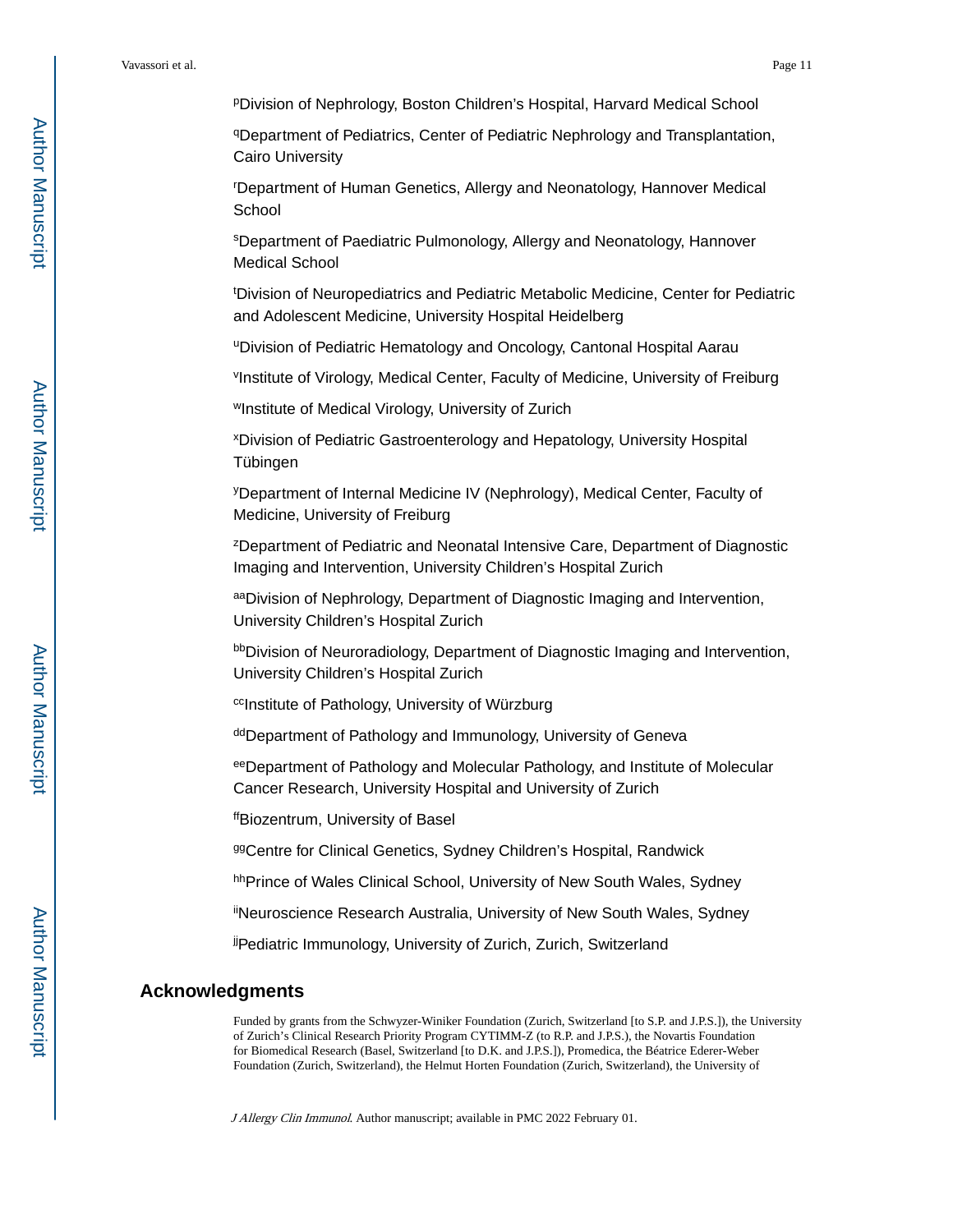Zurich's Cancer Research Center Funding program (to S.V. and J.P.S.), National Institutes of Health grants 5K08 AI116979-04 (to J.C.) and 1R01AI139633-01 (to R.S.G.), the Perkin Fund (to R.S.G.), the Deutsche Forschungsgemeinschaft, Germany (grants SFB1160, TPA01 and EXC-2189, as well as grant 390939984 [to S.E.]), the Bundesministerium für Bildung und Forschung, Germany (grant HCQ4Surfdefect/E-Rare-3 [to M.G.]), the Deutsche Forschungsgemeinschaft (grant 970/9-1 [to M.G.]), the German Center for Lung Research (DZL) (grant FKZ 82DZL23A2 [to M.F.]), and the Dietmar Hopp Foundation (St. Leon-Rot, Germany; grant 23011235 [to C.S.]).

We thank the patients and their families for their kind cooperation and the participating health care staff for their support. We thank Dr David Fraser (Biotech Communication SARL, Ploudalmézeau, France) for copyediting assistance, as well as Sonja Brun, Elena Kuzmenko, Dina Pitts, and Stefanie Herter for technical assistance.

## **Abbreviations used**

| <b>CXCL10</b> | C-X-C Motif chemokine ligand 10                    |
|---------------|----------------------------------------------------|
| dsRNA         | Double-stranded RNA                                |
| <b>HLH</b>    | Hemophagocytic lymphohistiocytosis                 |
| <b>HSCT</b>   | Hematopoietic stem cell transplantation            |
| <b>ISG</b>    | Interferon-stimulated gene                         |
| <b>MAVS</b>   | Mitochondrial antiviral signaling protein          |
| MDA5          | Melanoma differentiation-associated protein 5      |
| <b>PML</b>    | Promyelocytic leukemia protein                     |
| qPCR          | Quantitative PCR                                   |
| RIG-I         | Retinoic acid-inducible gene I                     |
| <b>SAP</b>    | SLAM-associated protein                            |
| <b>SHISA5</b> | Shisa family member 5                              |
| <b>ssRNA</b>  | Single-stranded RNA                                |
| <b>STING</b>  | Stimulator of interferon response cGAMP interactor |
| TMA           | Thrombotic microangiopathy                         |
| TLR3          | Toll-like receptor 3                               |
| <b>VSV</b>    | Vesicular stomatitis virus                         |
| WES           | Whole exome sequencing                             |
| <b>XIAP</b>   | X-linked inhibitor of apoptosis                    |
| <b>ZNFX1</b>  | NFX1-type zinc finger-containing 1                 |

## **REFERENCES**

1. Casrouge A, Zhang SY, Eidenschenk C, Jouanguy E, Puel A, Yang K, et al. Herpes simplex virus encephalitis in human UNC-93B deficiency. Science 2006;314: 308–12. [PubMed: 16973841]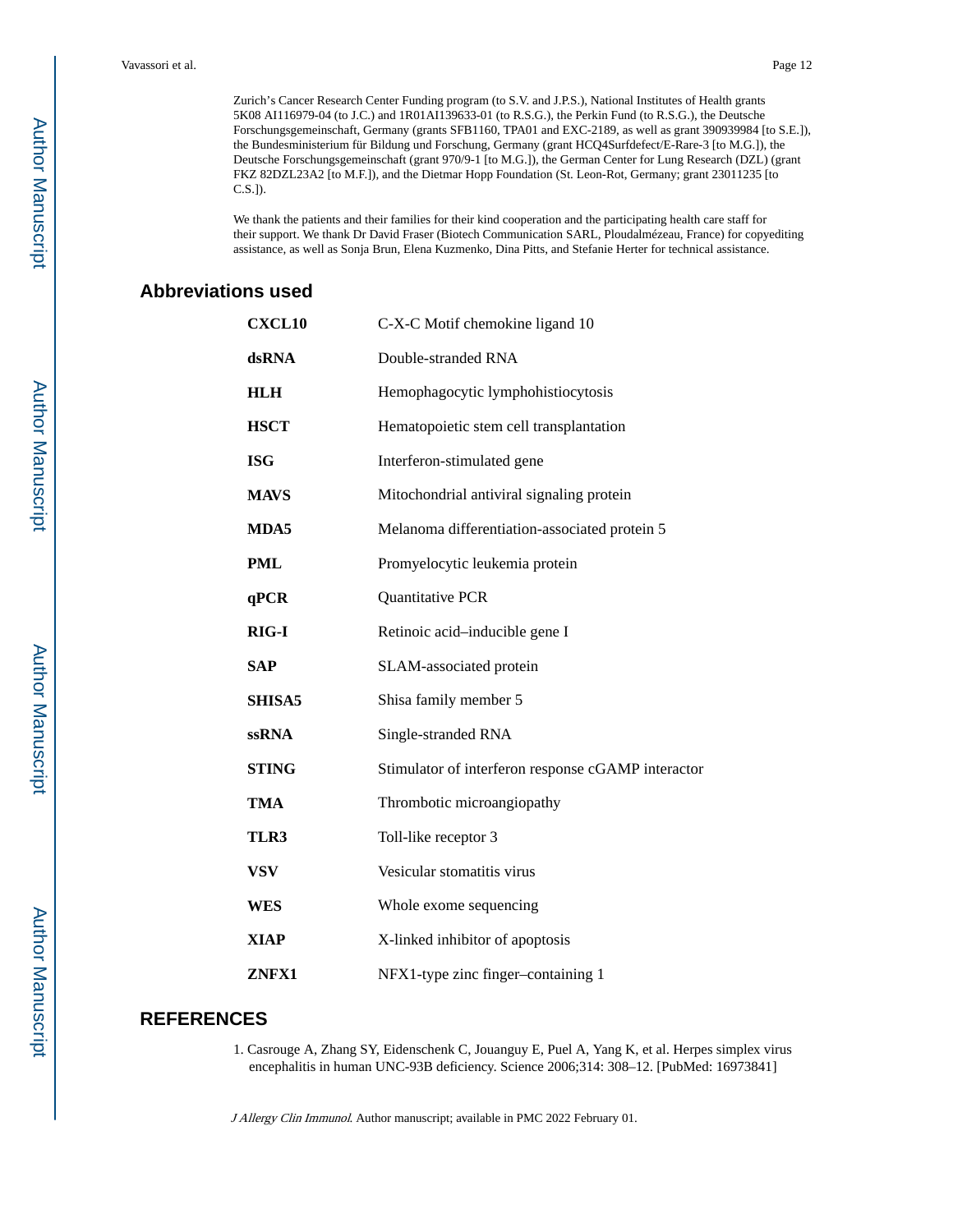- 2. Ciancanelli MJ, Huang SX, Luthra P, Garner H, Itan Y, Volpi S, et al. Infectious disease. Lifethreatening influenza and impaired interferon amplification in human IRF7 deficiency. Science 2015;348:448–53. [PubMed: 25814066]
- 3. Hernandez N, Melki I, Jing H, Habib T, Huang SSY, Danielson J, et al. Life-threatening influenza pneumonitis in a child with inherited IRF9 deficiency. J Exp Med 2018;215:2567–85. [PubMed: 30143481]
- 4. Lim HK, Huang SXL, Chen J, Kerner G, Gilliaux O, Bastard P, et al. Severe influenza pneumonitis in children with inherited TLR3 deficiency. J Exp Med 2019; 216:2038–56. [PubMed: 31217193]
- 5. Zhang Q, Bastard P, Liu Z, Le Pen J, Moncada-Velez M, Chen J, et al. Inborn errors of type I IFN immunity in patients with life-threatening COVID-19. Science 2020;370:eabd4570. [PubMed: 32972995]
- 6. Wang Y, Yuan S, Jia X, Ge Y, Ling T, Nie M, et al. Mitochondria-localised ZNFX1 functions as a dsRNA sensor to initiate antiviral responses through MAVS. Nat Cell Biol 2019;21:1346–56. [PubMed: 31685995]
- 7. Ishidate T, Ozturk AR, Durning DJ, Sharma R, Shen EZ, Chen H, et al. ZNFX-1 functions within perinuclear nuage to balance epigenetic signals. Mol Cell 2018; 70:639–49.e6. [PubMed: 29775580]
- 8. Hamada H, Yamamura M, Ohi H, Kobayashi Y, Niwa K, Oyama T, et al. Characterization of the human zinc finger nfx-1-type containing 1 encoding ZNFX1 gene and its response to 12-Otetradecanoyl-13-acetate in HL-60 cells. Int J Oncol 2019; 55:896–904. [PubMed: 31432148]
- 9. Henter JI, Horne A, Arico M, Egeler RM, Filipovich AH, Imashuku S, et al. HLH-2004: diagnostic and therapeutic guidelines for hemophagocytic lymphohistiocytosis. Pediatr Blood Cancer 2007;48:124–31. [PubMed: 16937360]
- 10. Saraste M, Sibbald PR, Wittinghofer A. The P-loop–a common motif in ATP- and GTP-binding proteins. Trends Biochem Sci 1990;15:430–4. [PubMed: 2126155]
- 11. Linder P, Lasko PF, Ashburner M, Leroy P, Nielsen PJ, Nishi K, et al. Birth of the D-E-A-D box. Nature 1989;337:121–2. [PubMed: 2563148]
- 12. De I, Bessonov S, Hofele R, dos Santos K, Will CL, Urlaub H, et al. The RNA helicase Aquarius exhibits structural adaptations mediating its recruitment to spliceosomes. Nat Struct Mol Biol 2015;22:138–44. [PubMed: 25599396]
- 13. Sood SB, Suthar K, Martin K, Mather K. Vaccine-associated measles in an immunocompetent child. Clin Case Rep 2017;5:1765–7. [PubMed: 29152266]
- 14. Monafo WJ, Haslam DB, Roberts RL, Zaki SR, Bellini WJ, Coffin CM. Disseminated measles infection after vaccination in a child with a congenital immunodeficiency. J Pediatr 1994;124:273– 6. [PubMed: 8301437]
- 15. Hambleton S, Goodbourn S, Young DF, Dickinson P, Mohamad SM, Valappil M, et al. STAT2 deficiency and susceptibility to viral illness in humans. Proc Natl Acad Sci U S A 2013;110:3053– 8. [PubMed: 23391734]
- 16. Duncan CJ, Mohamad SM, Young DF, Skelton AJ, Leahy TR, Munday DC, et al. Human IFNAR2 deficiency: lessons for antiviral immunity. Sci Transl Med 2015; 7ll:307ra154.
- 17. Moens L, Van Eyck L, Jochmans D, Mitera T, Frans G, Bossuyt X, et al. A novel kindred with inherited STAT2 deficiency and severe viral illness. J Allergy Clin Immunol 2017;139:1995–7.e9. [PubMed: 28087227]
- 18. Hernandez N, Bucciol G, Moens L, Le Pen J, Shahrooei M, Goudouris E, et al. Inherited IFNAR1 deficiency in otherwise healthy patients with adverse reaction to measles and yellow fever live vaccines. J Exp Med 2019;216:2057–70. [PubMed: 31270247]
- 19. Pujadas E, Chaudhry F, McBride R, Richter F, Zhao S, Wajnberg A, et al. SARS-CoV-2 viral load predicts COVID-19 mortality. Lancet Respir Med 2020;8:e70. [PubMed: 32771081]
- 20. Malavige GN, Jones L, Kamaladasa SD, Wijewickrama A, Seneviratne SL, Black AP, et al. Viral load, clinical disease severity and cellular immune responses in primary varicella zoster virus infection in Sri Lanka. PLoS One 2008;3:e3789. [PubMed: 19023425]
- 21. Lavreys L, Baeten JM, Overbaugh J, Panteleeff DD, Chohan BH, Richardson BA, et al. Virus load during primary human immunodeficiency virus (HIV) type 1 infection is related to the severity of acute HIV illness in Kenyan women. Clin Infect Dis 2002;35:77–81. [PubMed: 12060878]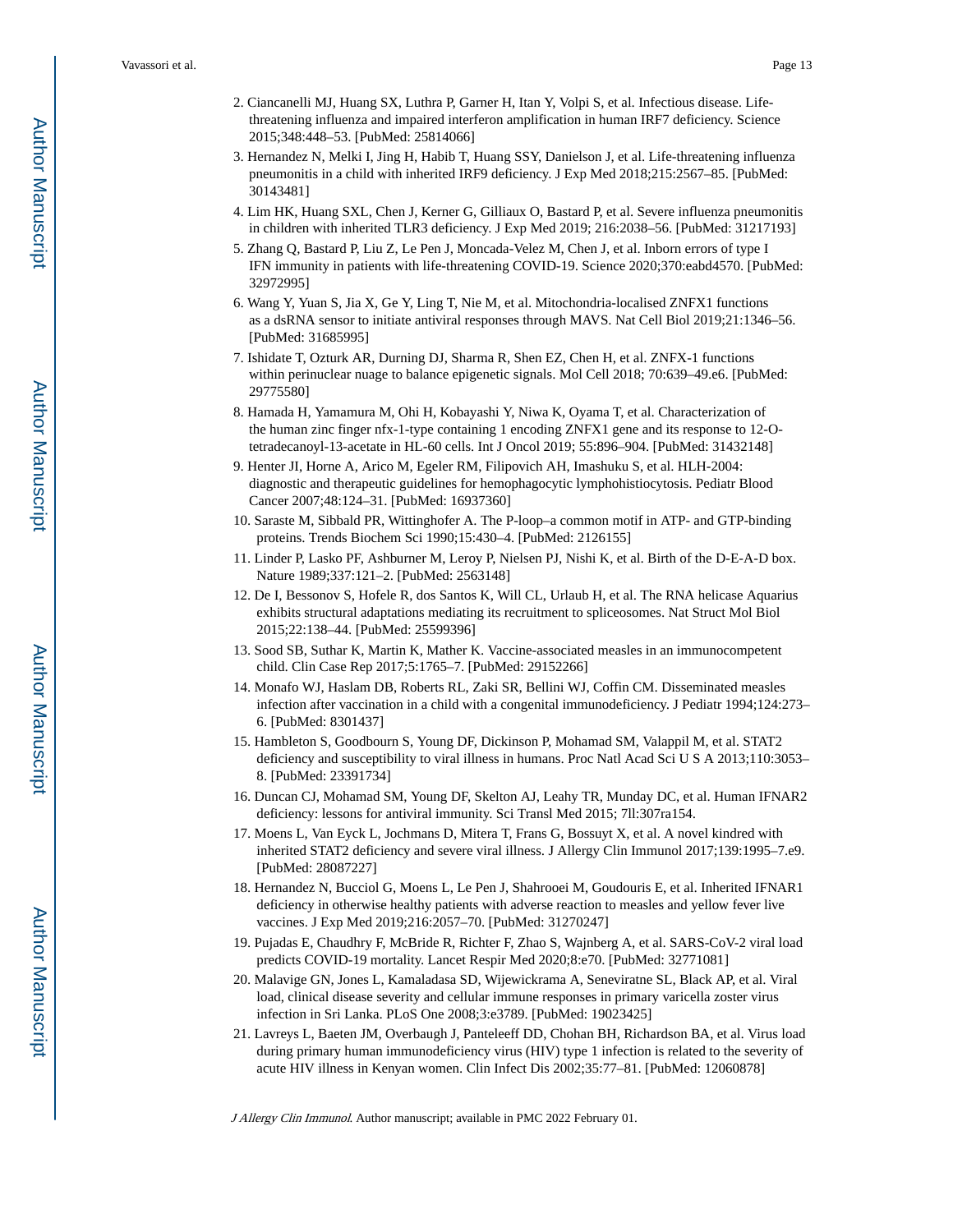- 22. Gloude NJ, Dandoy CE, Davies SM, Myers KC, Jordan MB, Marsh RA, et al. Thinking beyond HLH: clinical features of patients with concurrent presentation of hemophagocytic lymphohistiocytosis and thrombotic microangiopathy. J Clin Immunol 2020;40:699–707. [PubMed: 32447592]
- 23. Kavanagh D, McGlasson S, Jury A, Williams J, Scolding N, Bellamy C,et al. Type I interferon causes thrombotic microangiopathy by a dose-dependent toxic effect on the microvasculature. Blood 2016;128:2824–33. [PubMed: 27663672]
- 24. Hunt D, Kavanagh D, Drummond I, Weller B, Bellamy C, Overell J, et al. Thrombotic microangiopathy associated with interferon beta. N Engl J Med 2014;370: 1270–1. [PubMed: 24670186]
- 25. Harvey M, Rosenfeld D, Davies D, Hall BM. Recombinant interferon alpha and hemolytic uremic syndrome: cause or coincidence? Am J Hematol 1994;46: 152–3.
- 26. Beuthien W, Mellinghoff HU, Kempis J. Vasculitic complications of interferon-alpha treatment for chronic hepatitis C virus infection: case report and review of the literature. Clin Rheumatol 2005;24:507–15. [PubMed: 15988558]
- 27. Szilasiova J, Gdovinova Z, Jautova J, Baloghova J, Ficova M, Bohus P. Cutaneous vasculitis associated with interferon beta-1b treatment for multiple sclerosis. Clin Neuropharmacol 2009;32:301–3. [PubMed: 19820436]
- 28. Kennedy S, Wang D, Ruvkun G. A conserved siRNA-degrading RNase negatively regulates RNA interference in C. elegans. Nature 2004;427:645–9. [PubMed: 14961122]
- 29. Filipovich AH. The expanding spectrum of hemophagocytic lymphohistiocytosis. Curr Opin Allergy Clin Immunol 2011;11:512–6. [PubMed: 21971331]
- 30. Pachlopnik Schmid J, Cote M, Menager MM, Burgess A, Nehme N, Menasche G, et al. Inherited defects in lymphocyte cytotoxic activity. Immunol Rev 2010;235: 10–23. [PubMed: 20536552]
- 31. Pachlopnik Schmid J, Canioni D, Moshous D, Touzot F, Mahlaoui N, Hauck F, et al. Clinical similarities and differences of patients with X-linked lymphoproliferative syndrome type 1 (XLP-1/SAP deficiency) versus type 2 (XLP-2/XIAP deficiency). Blood 2011;117:1522–9. [PubMed: 21119115]
- 32. Volkmer B, Planas R, Gossweiler E, Lunemann A, Opitz L, Mauracher A, et al. Recurrent inflammatory disease caused by a heterozygous mutation in CD48. J Allergy Clin Immunol 2019.
- 33. Canna SW, de Jesus AA, Gouni S, Brooks SR, Marrero B, Liu Y, et al. An activating NLRC4 inflammasome mutation causes autoinflammation with recurrent macrophage activation syndrome. Nat Genet 2014;46:1140–6. [PubMed: 25217959]
- 34. Gayden T, Sepulveda FE, Khuong-Quang DA, Pratt J, Valera ET, Garrigue A, et al. Germline HAVCR2 mutations altering TIM-3 characterize subcutaneous panniculitis-like T cell lymphomas with hemophagocytic lymphohistiocytic syndrome. Nat Genet 2018;50:1650–7. [PubMed: 30374066]
- 35. Lam MT, Coppola S, Krumbach OHF, Prencipe G, Insalaco A, Cifaldi C, et al. A novel disorder involving dyshematopoiesis, inflammation, and HLH due to aberrant CDC42 function. J Exp Med 2019;216:2778–99. [PubMed: 31601675]
- 36. Tavernier SJ, Athanasopoulos V, Verloo P, Behrens G, Staal J, Bogaert DJ, et al. A human immune dysregulation syndrome characterized by severe hyperinflammation with a homozygous nonsense Roquin-1 mutation. Nat Commun 2019;10:4779. [PubMed: 31636267]
- 37. Schwerk J, Soveg FW, Ryan AP, Thomas KR, Hatfield LD, Ozarkar S, et al. RNA-binding protein isoforms ZAP-S and ZAP-L have distinct antiviral and immune resolution functions. Nat Immunol 2019;20:1610–20. [PubMed: 31740798]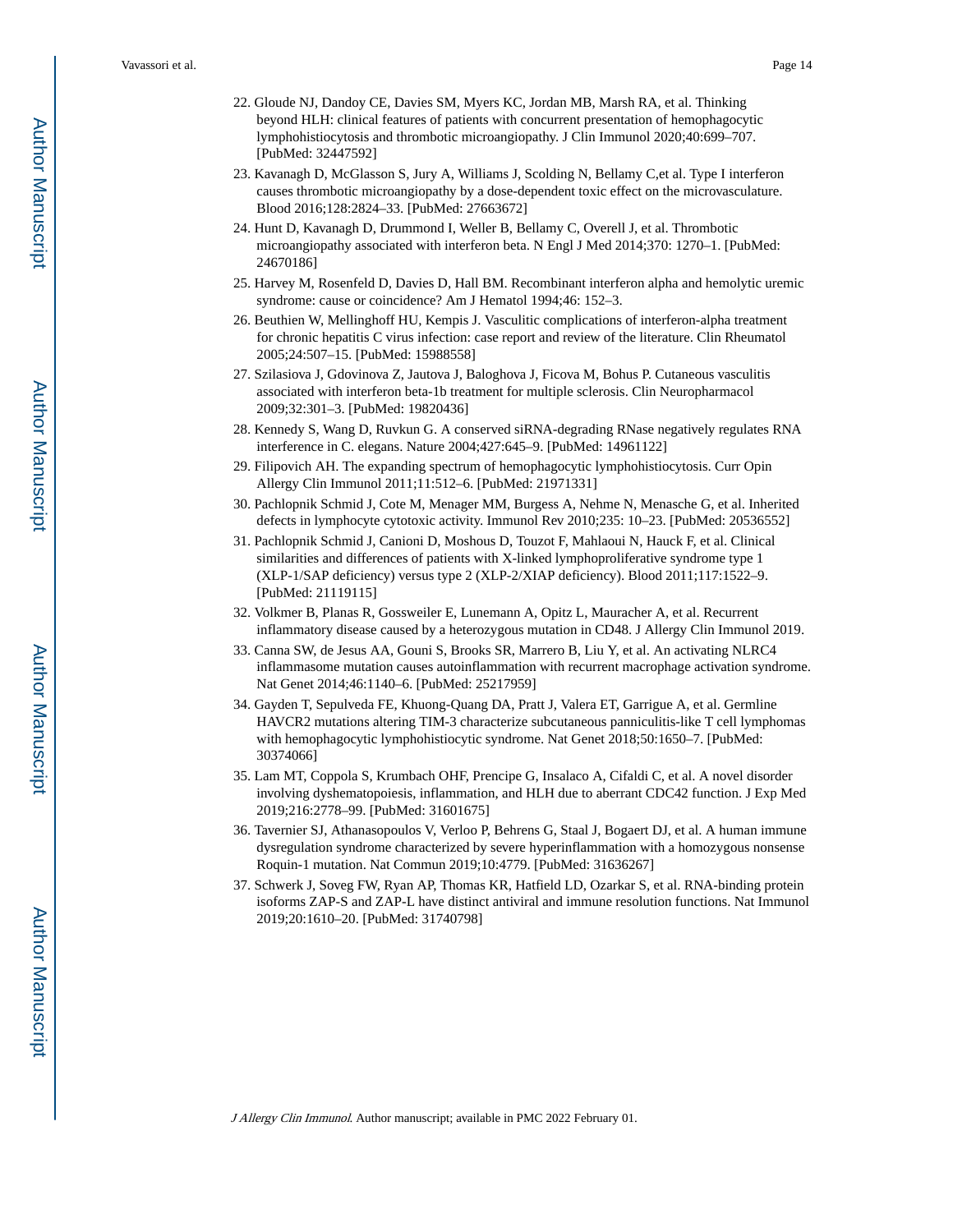## **Clinical implications:**

ZNFX1 deficiency should be considered in patients with severe viral infections and signs of virally triggered hemophagocytic lymphohistiocytosis-like disease with hepatitis, encephalopathy, interstitial lung disease, and/or microangiopathy.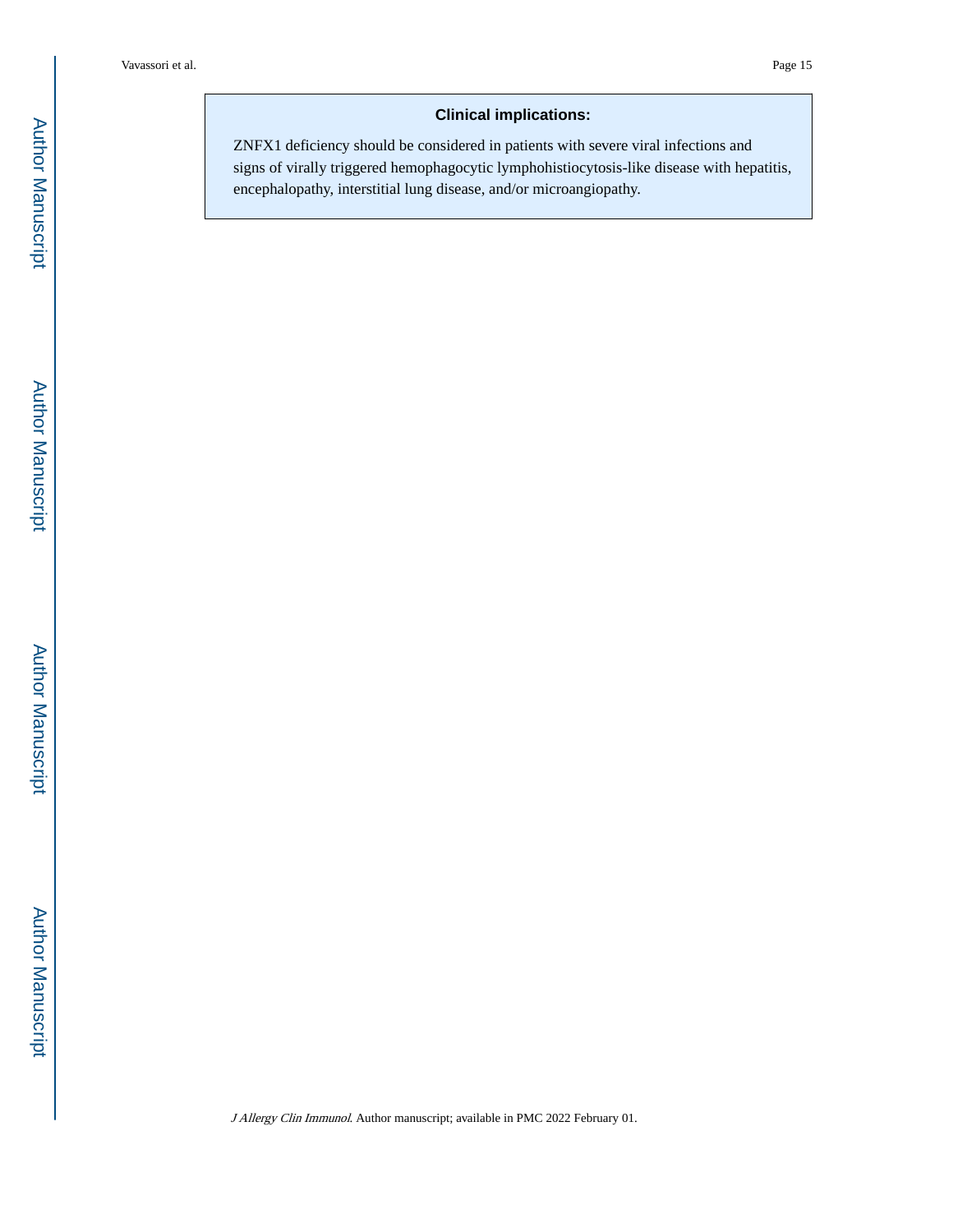Vavassori et al. Page 16



#### **FIG 1.**

Severe viral infections and inflammatory disease in patients with ZNFX1 deficiency. **A,**  Kaplan-Meier survival curve for patients; dashes indicate ages of patients who are alive. **B,**  Overall inflammatory organ involvement with or without a proven link to infections; number of patients affected. **C,** May-Gruenwald-Giemsa staining (light microscopy; magnification,  $\times$ 1000) of a bone marrow aspirate from P5.2. A macrophage with engulfed leukocytes is shown: its nucleus is indicated by an ar, and the engulfed leukocytes are indicated by an arrow. **D,** Computed tomography image of the brain of P1.2 at the age of 15 years showing calcification of the basal ganglia and white matter abnormalities (white ars). **E,**  A high-resolution computed tomography image of the lungs P1.2 at the age of 9 years and 11 months, showing bilateral diffuse ground glass attenuation, subpleural thickening, and septal thickening. **F,** Jones staining of a kidney biopsy specimen, highlighting TMA lesions in P5.2. The arrow indicates a small arteriole with endothelial cell swelling and a fibrin/red blood microthrombus obliterating the lumen. Two glomeruli with capillary lumen dilatation and red blood cell stasis are indicated by asterisks. Acute tubular lesions with epithelial cell necrosis, lumen debris, and interstitial hemorrhage are observed (scale bar  $= 50 \text{ µm}$ ). ARDS, Acute respiratory distress syndrome; MOF, multiorgan failure; MPGN, membranoproliferative glomerulonephritis.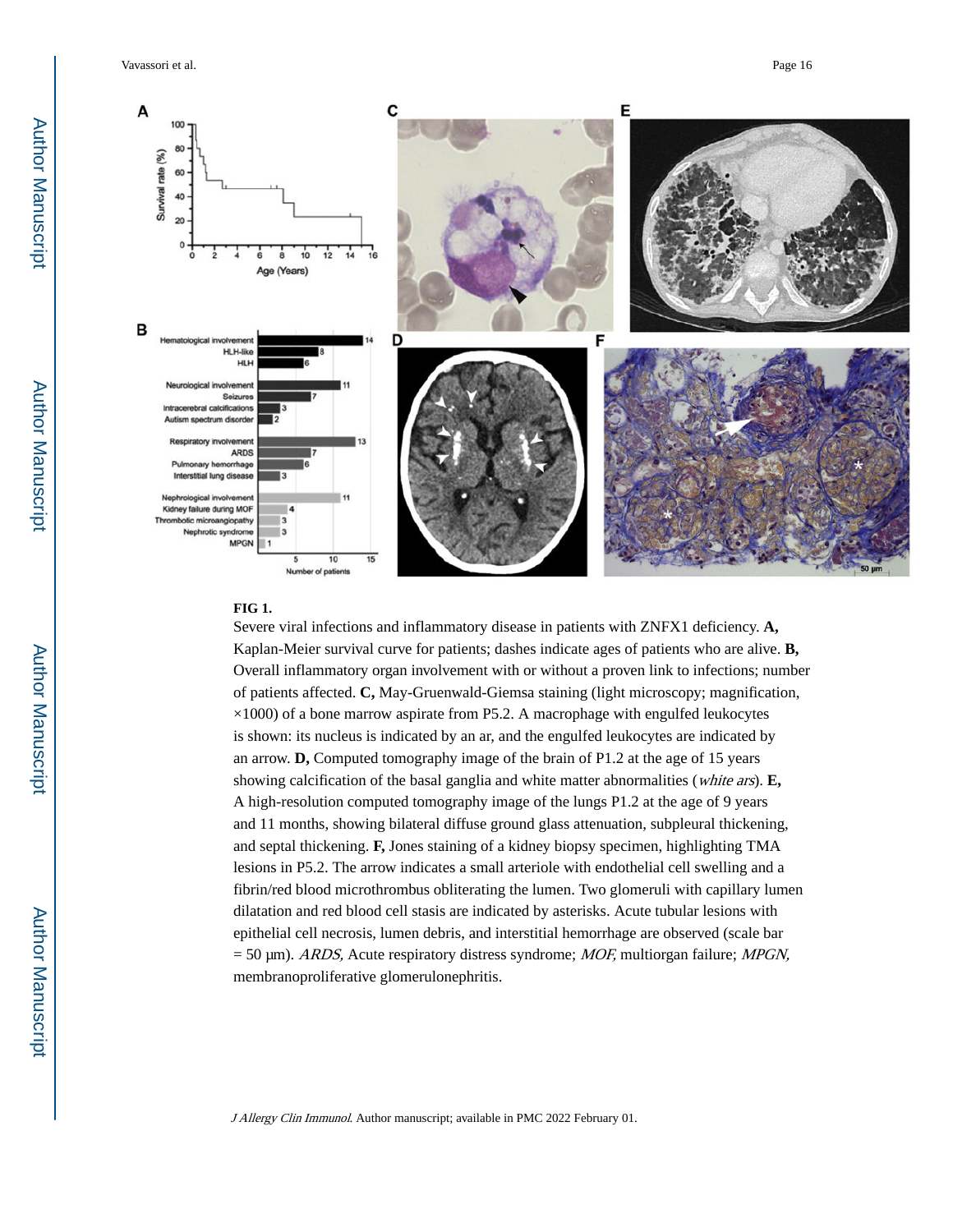Vavassori et al. Page 17



#### **FIG 2.**

Regression of white matter changes in the brain of patient P4.2 following HSCT. Axial fluid–attenuated inversion recovery. Magnetic resonance images at the ages of 32 months (**A** and **D**), 42 months (**B** and **E**), and 8 years (**C** and **F**) demonstrating an initial increase in periventricular and deep white matter changes 6 months after HSCT (**B** and **E**) and then marked regression seen at last follow-up (5 years after HSCT) (**C** and **F**).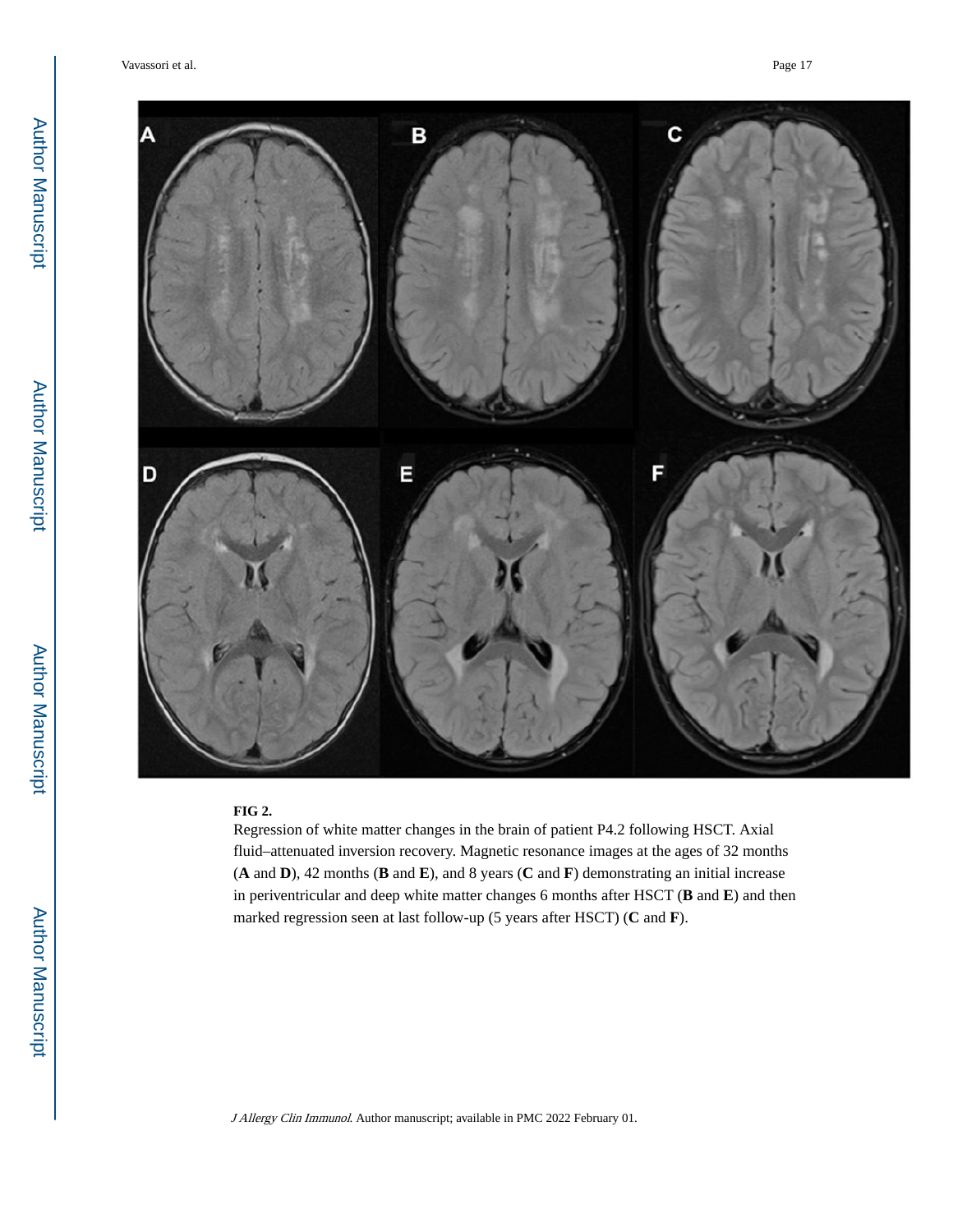Vavassori et al. Page 18



#### **FIG 3.**

Biallelic ZNFX1 variants lead to the loss of protein expression in response to stimulation by intracellular nucleic acids. **A,** The pedigrees of the 8 families. Patients carrying homozygous or compound heterozygous deleterious variants in ZNFX1 are indicated by solid symbols. Healthy individuals carrying heterozygous variants are indicated by dotted symbols. Affected persons with an unknown genotype are indicated by open red symbols, whereas unaffected individuals are indicated by open diamonds. Circles indicate females, and squares indicate males. Slashes over symbols indicate deceased patients. N/A (meaning not available) indicates that sequencing was not performed. **B,** Predicted domains and identified variants in the ZNFX1 amino acid sequence. The 11 deleterious variants identified are indicated by arrows. The domain homologous to the RNA helicase Aquarius (Protein Data Bank identifier 4PJ3) is highlighted in orange, with an insert shown in yellow. **C,**  A ribbon diagram of a homology model of ZNFX1 (183-1255), based on the structural template RNA helicase Aquarius (Protein Data Bank identifier 4PJ3) is shown. Locations of the 4 missense variants within this domain are shown as teal spheres in the present study. **D,** A protein immunoblot for ZNFX1 in dermal fibroblasts from a healthy donor (control [CTRL]) and from P5.1, P3.2, and P2.1 under resting conditions and 24 hours after transfection with the nucleic acids poly(dA:dT) or poly(I:C). β-Actin was used as a loading control.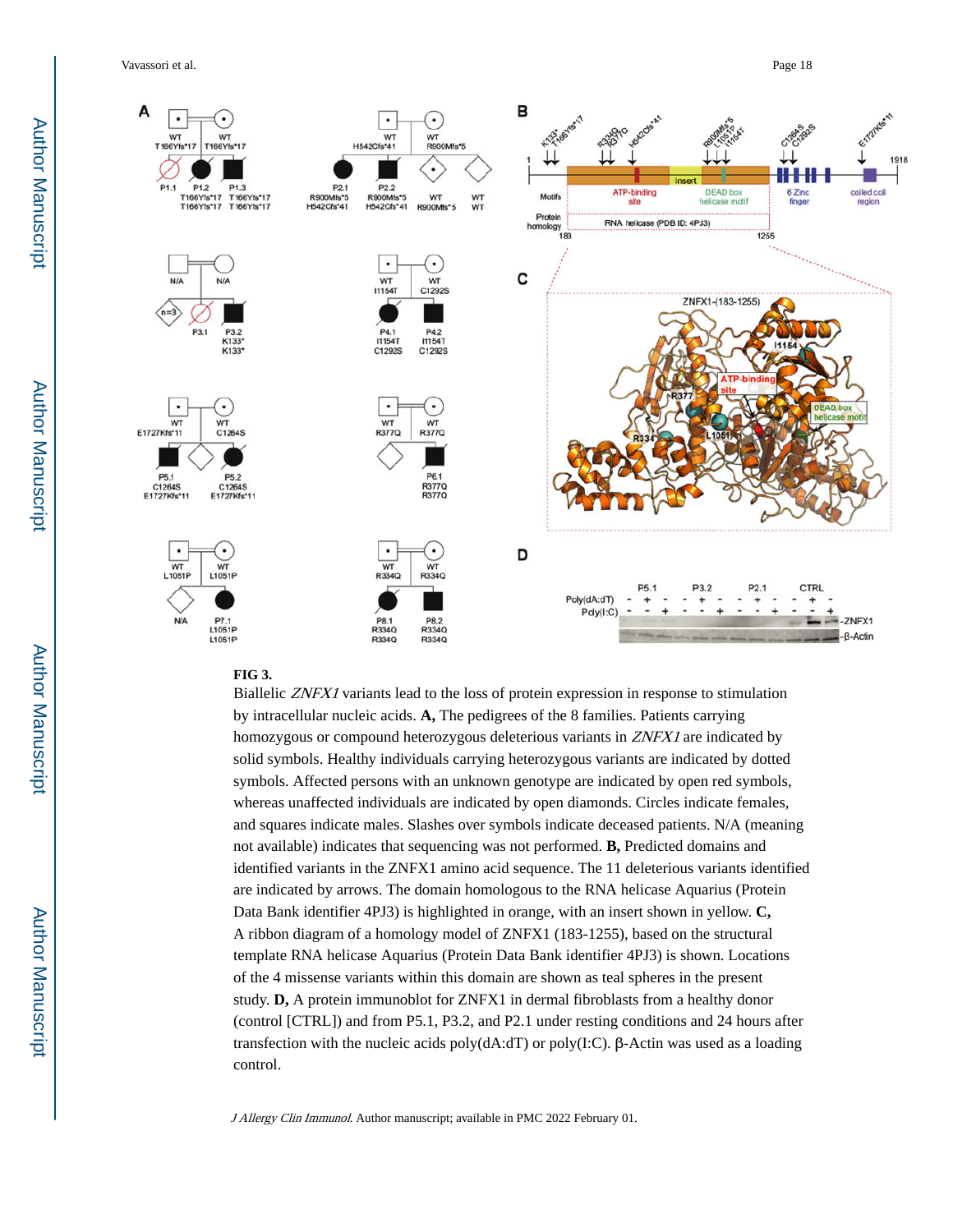Vavassori et al. Page 19



#### **FIG 4.**

Biallelic defects in ZNFX1 deregulate ISGs' expression and protection against viral infections in response to treatment with nucleic acids. **A** and **B,** Flow cytometry analysis of monocytes from P2.1 and a healthy control (CTRL) pretreated for 12 hours with different concentrations of  $LyoVec-poly(I:C)$  and subsequently infected with  $VSV$ –green fluorescent protein (GFP) for 5 hours. Representative plots of a single experiment showing VSV-GFP signal versus area of side scattered signal (SSC-A) (**A**) and mean percentage of VSV-GFP-positive monocytes relative to the unstimulated condition (no LyoVec-poly(I:C)) for 4 repeats (**B**). Error bars refer to the SD ( $n = 4$ ). *P* values were calculated by using 2-way ANOVA and the Sidak multiple comparisons test. **C,** Transcriptomic analysis results for selected ISGs involved in antiviral responses are summarized in a heat map showing the mean difference in fold induction of ISGs expression from resting conditions in dermal fibroblasts from 4 patients (P1.2, P2.1, P3.2, and P5.2) over that in dermal fibroblasts from 4 different age-matched, healthy controls. Three different stimulations were used: 18 hours of intracellular poly $(I:C)$  (LyoVec Poly  $(I:C)$ ), 6 hours of soluble poly $(I:C)$  (Poly  $(I:C)$ ), or 18 hours of transfected poly(dA:dT) (LyoVec Poly (dA:dT)). **D-F,** The same data were used to study the activity of canonic double-stranded nucleic acids sensing pathways according to the Kyoto Encyclopedia of Genes and Genomes. Colored highlights indicate the rate of fold induction of gene expression in patients over that in the controls: red highlights the indicated increase, blue highlights the indicated decrease, and white boxes indicate no difference. Results from stimulation with LyoVec-poly(I:C) is shown in (**D**), with soluble poly(I:C) in (**E**) and LyoVec-poly(dA:dT) in (**F**). CASP8, Caspase 8.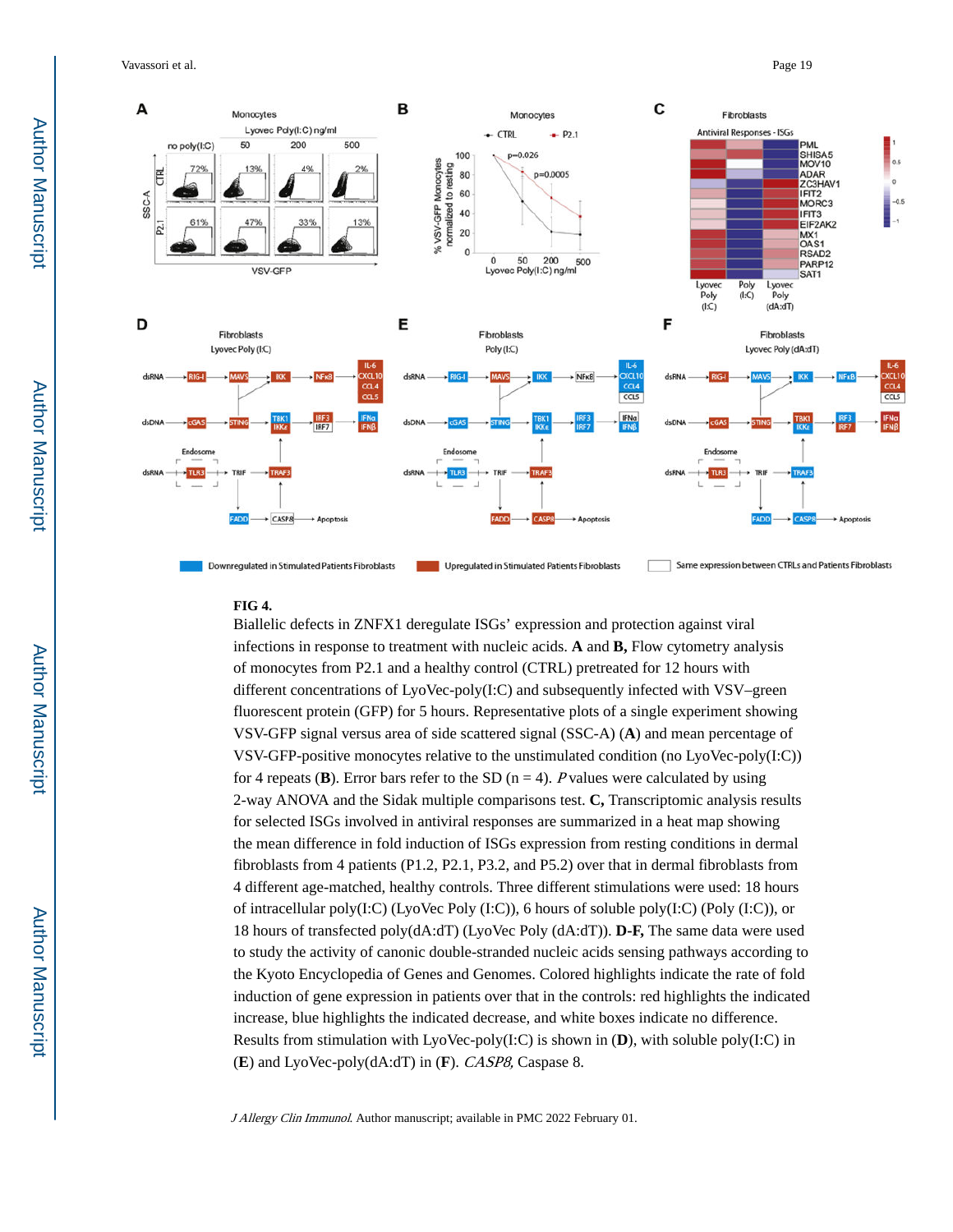Vavassori et al. Page 20



#### **FIG 5.**

Increased ISG expression in response to transfected poly(dA:dT) in biallelic defects in ZNFX1 is associated with increased mRNA stability. **A,** The mRNA expression levels of OAS1, OAS2, and MX1 (representative ISGs) by skin fibroblasts from P1.2, P2.1, P3.2, and P5.2 (red squares) and 4 healthy controls (CTRLs) (black circles) at baseline (zero hours) and at different time points (6, 12, 18, 24. and 30 hours) after stimulation with transfection reagent–complexed poly(dA:dT). **B,** Mean values of mRNA stability of representative ISG mRNAs in fibroblasts from 4 healthy controls and 4 patients (P1.2, P2.1, P3.2, and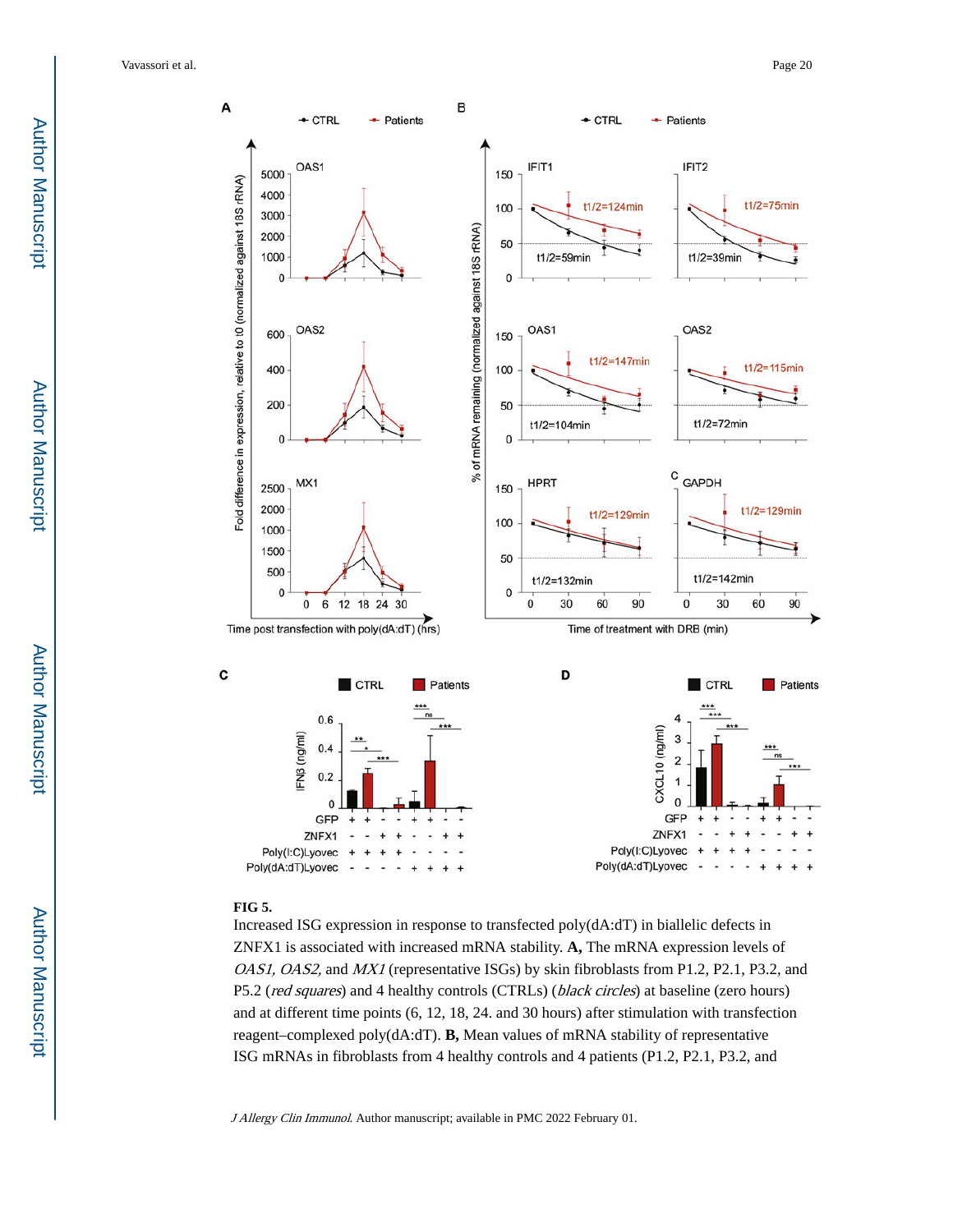P5.2). Gene transcription was inhibited by the addition of 5,6-dichlorobenzimidazole 1-β-D-ribofuranoside (DRB) 18 hours after transfection with LyoVec-poly(dA:dT).qPCR was performed at the indicated time points after the addition of DRB. The amount of mRNA at each time point was normalized against ribosomal 18S RNA and represented relative to the amount at the time of DRB addition (time zero). The half-life  $(t^{1/2})$  of each mRNA (red for P1.2 and black for CTRL) was calculated by using nonlinear regression analysis. A representative result of 3 independent experiments is shown. Concentrations of IFN-β (**C**) and CXCL10 (**D**) in the supernatant of dermal fibroblasts from 3 healthy controls (CTRL [black bars]) and 3 patients (P1.2, P3.2, P5.2 [red bars]) following 18 hours of stimulation with poly(I:C)LyoVec or poly(dA:dT)LyoVec. Fibroblasts were transfected with plasmids expressing ZNFX1 or green fluorescent protein. Shown is the mean of 3 repeats for each of the 3 samples( $n = 9$ ), with error bars showing the SD. P values were calculated by using ordinary 1-way ANOVA as follows:  $ns = 0.12$ ;  $*P = .0331$ ;  $*P = .002$ ; and  $*P < .001$ .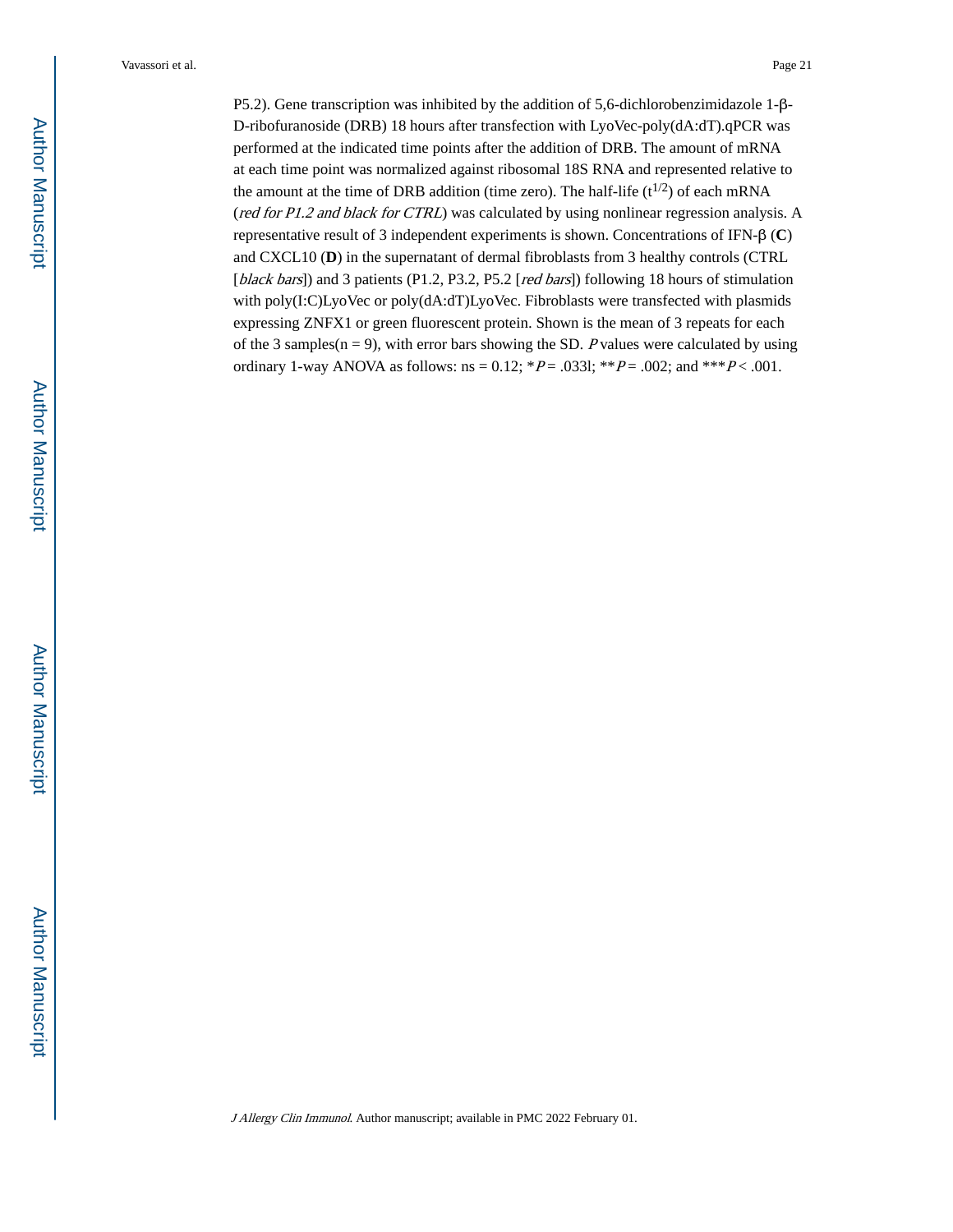Author Manuscript

**TABLE I.**

Clinical characteristics Clinical characteristics

|                                | Outcome                          | Dead           | Dead           | Dead        | Alive          | Dead            | Dead           | Dead           | Dead            | Alive             | Dead           | Dead                          | Dead                        | Alive                                     | Dead           | Alive                          | Alive/dead<br>4:11                                                                            |
|--------------------------------|----------------------------------|----------------|----------------|-------------|----------------|-----------------|----------------|----------------|-----------------|-------------------|----------------|-------------------------------|-----------------------------|-------------------------------------------|----------------|--------------------------------|-----------------------------------------------------------------------------------------------|
|                                | Age at last FU                   | $2y8$ mo       | 15y            | 1 y 2 m     | 14 y           | $3 \text{ mo}$  | $5 \text{ mo}$ | $\overline{1}$ | $8 \text{ m}$   | 8y                | $3 \text{ mo}$ | 1y4m                          | $\delta$                    | 3y                                        | 8y             | 7y                             |                                                                                               |
|                                | Lung                             | $^{+}$         | $^{+}$         | $^{+}$      | $^{+}$         | $^{+}$          | Ź              | $^{+}$         | $^{+}$          | I                 | $^{+}$         | $^{+}$                        | $^{+}$                      | $^{+}$                                    | $^{+}$         | $^{+}$                         | $n = 13$                                                                                      |
|                                | Kidney                           | I              | $^{+}$         | $\sf I$     | $^{+}$         | $^{+}$          | ≸              | $^{+}$         | $^{+}$          | $^{+}$            | $^{+}$         | $^{+}$                        | $^{+}$                      | $^{+}$                                    | $^{+}$         | I                              | $n = 11$                                                                                      |
| <b>Organs</b> affected         | CNS                              | I              | $^{+}$         | $^{+}$      | I              | $\widehat{f}$   | $^{+}$         | $^{+}$         | $^{+}$          | $^{+}$            | $^{+}$         | I                             | I                           | $^{+}$                                    | $^{+}$         | $^{+}$                         | $n = 11$                                                                                      |
|                                | Liver                            | $^{+}$         | $^{+}$         | $^{+}$      | $^{+}$         | $^{+}$          | Ź              | $^{+}$         | $^{+}$          | $^{+}$            | $^{+}$         | $^{+}$                        | $^{+}$                      | $^{+}$                                    | $^{+}$         | $^{+}$                         | $n = 14$                                                                                      |
| <b>HLH</b> or HLH-like disease |                                  | I              | I              | $^{+}$      | I              | $^{+}$          | ≸              | $^{+}$         | $^{+}$          | $^{+}$            | $^{+}$         | $^{+}$                        | I                           | $^{+}$                                    | $^{+}$         | $^{+}$                         | $n = 10$                                                                                      |
|                                | Viruses eliciting severe disease |                | Influenza A    | Influenza A |                | RSV Influenza A | É              | Norovirus HHV6 | <b>ADV</b>      | ADV Parainfluenza | HHV6 (+CMV)    | HHV6 (+Sapovirus, rhinovirus) | Sepsis, germ not identified | Vaccine strain measles (+EBV) Influenza B | CMV            | Vaccine strain VZV Influenza A | Negative ssRNA viruses: 10<br>Positive ssRNA viruses: 2<br>dsDNA viruses: 7<br>dsRNA viruses: |
|                                | Sex                              | $ \mathbf{L} $ | $\mathbf{L}_1$ | Σ           | $\mathbb{L}_+$ | $\geq$          | $\mathbf{L}_1$ | $\mathbf{z}$   | $E \mid \Sigma$ |                   | Σ              | $\mathbb{L}$                  | $\geq$                      | $\mathbf{L}_1$                            | $\mathbf{L}_1$ | $\geq$                         |                                                                                               |
|                                | $\mathbf{a}$                     |                | P1.2           | P1.3        |                | P2.2            | $E_{1}$        | P3.2           | P4.1            | P4.2              | <b>P5.1</b>    | P5.2                          | P6.1                        | $E_{1}$                                   |                | P8.2                           | Summary F/M, 8:7                                                                              |

J Allergy Clin Immunol. Author manuscript; available in PMC 2022 February 01.

ADV, Adenovirus; CMV, cytomegalovirus; CNS, central nervous system; dsDNA, double-stranded DNA; F, female; FU, follow-up; HHV6, human herpes virus type 6; HLH, hemophagocytic<br>lymphohistiocytosis; ID, identifier; M, male; N ADV, Adenovirus; CMV, cytomegalovirus; CNS, central nervous system; dsDNA, double-stranded DNA; F, female; FU, follow-up; HHV6, human herpes virus type 6; HLH, hemophagocytic lymphohistiocytosis; ID, identifier; M, male; NA, not available; RSV, respiratory syncytial virus; SAP, SLAM-associated protein; VZV, varicella zoster virus.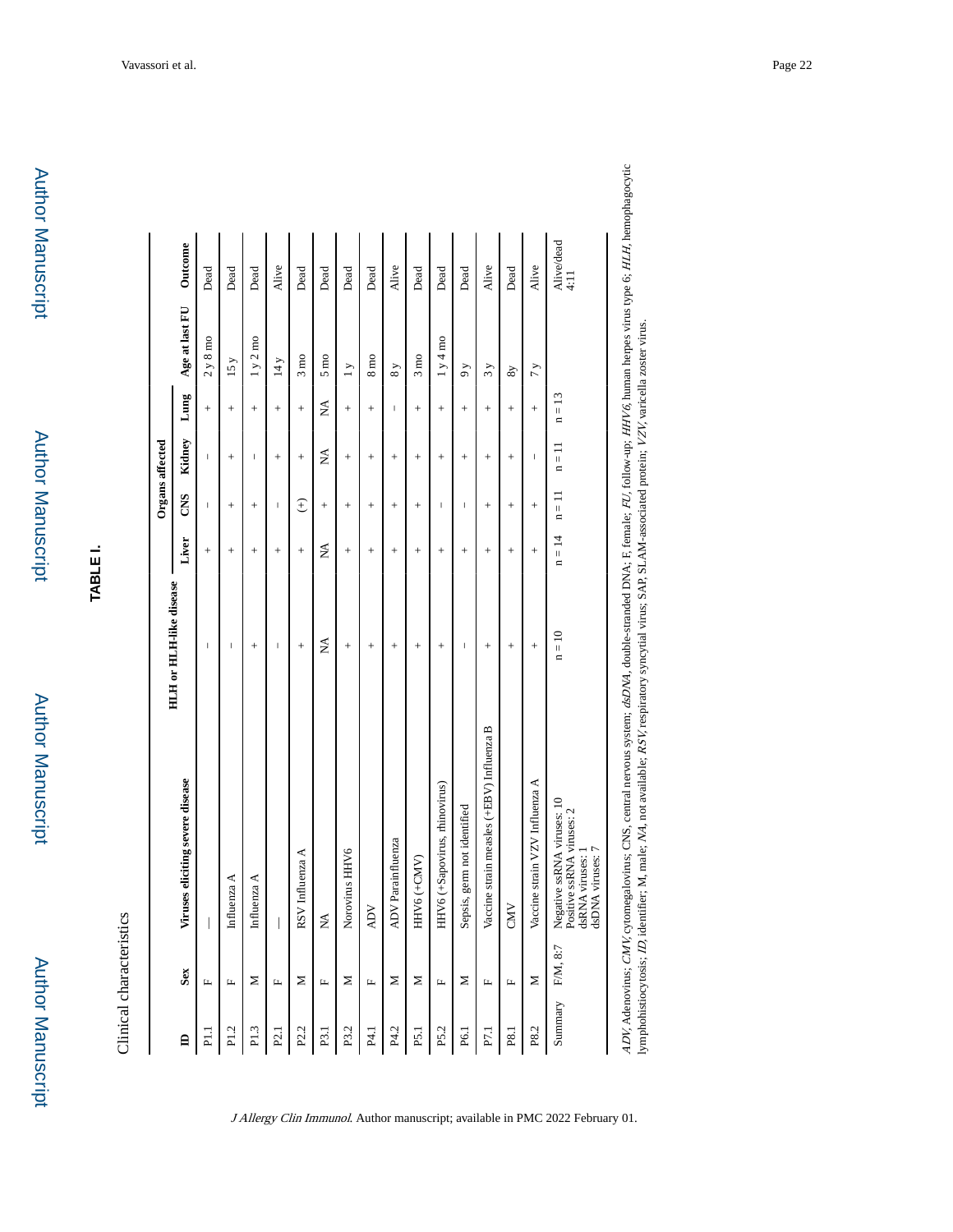| Splenomegaly                    | J<br>H<br><br><br><br><br><br><br><br><br><br><br><br><br><br><br><br><br><br><br><br><br><br><br><br><br><br><br><br><br><br><br><br>$\begin{smallmatrix}\begin{smallmatrix}1\end{smallmatrix}\end{smallmatrix}$ | minimal<br>Platelet<br>count,                                                      | Leukocytes,<br>maximal | Hemophagocytosis                     | <b>Hyperferritinemia</b><br>$500$ mg/L) | Hypertriglyceridemia<br>hypofibrinogenemia<br>3.0 mmol/L) or<br>fasting level:<br>$(1.5 \text{ g/L})$ | Elevated<br>soluble<br>$\frac{2400}{U(mL)}$<br>CD25<br>level | cytotoxicity<br>and/or T-<br>Low NK<br>링 | degranulation<br>NK cell      | Perforin/S<br>expression<br><b>AP/XIAP</b>       | criteria<br>fulfilled<br>HIH    | assessment<br>assessment<br>physicians<br>according<br>attending<br>onset $[y]$<br>by the<br>(age at<br>$t_0$ an<br>HTH | <b>HLH</b> trigger                 |
|---------------------------------|-------------------------------------------------------------------------------------------------------------------------------------------------------------------------------------------------------------------|------------------------------------------------------------------------------------|------------------------|--------------------------------------|-----------------------------------------|-------------------------------------------------------------------------------------------------------|--------------------------------------------------------------|------------------------------------------|-------------------------------|--------------------------------------------------|---------------------------------|-------------------------------------------------------------------------------------------------------------------------|------------------------------------|
| $\boldsymbol{\hat{\mathsf{z}}}$ | $\frac{3}{\sqrt{2}}$                                                                                                                                                                                              | ≸                                                                                  | ≸                      | Ź                                    | $\stackrel{\triangle}{\approx}$         | ≸                                                                                                     | $\tilde{\mathbf{z}}$                                         | $\boldsymbol{\Sigma}$                    | ≸                             | Á                                                | ≸                               | No HLH                                                                                                                  | Not applicable                     |
| $\tilde{z}$                     | $\begin{bmatrix} \infty \\ \infty \end{bmatrix}$ $\begin{bmatrix} \infty \\ \infty \end{bmatrix}$ $\begin{bmatrix} \infty \\ \infty \\ \infty \end{bmatrix}$ available in                                         | 245-425<br>$\begin{array}{c} \n \text{(age)} \\ \n 8-14 \text{ y)} \n \end{array}$ | 9.2                    | Ź                                    | 53, age 14 y)<br>Yes(5)                 | Fib: 1.99-6.47, age<br>TG 1.2 age 9 y<br>$8-14y$<br>Ş                                                 | $\boldsymbol{\Sigma}$                                        | $\boldsymbol{\hat{\mathsf{z}}}$          | $\mathbb{X}$                  | $\boldsymbol{\Sigma}$                            | $M_{(2/5; N_{(1, 3)})}^{NA}$    | No HLH                                                                                                                  | Not applicable                     |
| Yes                             |                                                                                                                                                                                                                   | 29                                                                                 | 17.4                   | marrow (age 11<br>Not in bone<br>mo) | Yes(4, 511)                             | TG: 3,32, coagulation<br>defect<br>Yes                                                                | 3,957<br>Yes;                                                | Normal                                   | expression<br>Normal<br>CD107 | $\mathbb{Z}^2$                                   | (6/8)<br>Yes                    | HLH (6<br>$\overline{m}$                                                                                                | Rotavirus and<br>norovirus         |
| Ź                               |                                                                                                                                                                                                                   | 213                                                                                | G                      | Ź                                    | No (68)                                 | Fib level normal<br>TG: 4.9<br>Yes                                                                    | $\mathbb{E}$                                                 | Not done                                 | Not done                      | ₹                                                | $(1/3;$<br>NA: 5)<br>₹          | No HLH                                                                                                                  | Not applicable                     |
| Yes                             |                                                                                                                                                                                                                   | $\circ$                                                                            | 25.58                  | ≵                                    | Yes (34,616)                            | Fib: 1.9<br>$TG0.8$<br>Σò                                                                             | $\mathbb{E}$                                                 | Not done                                 | Not done                      | Ź                                                | NA: 3)<br>(4/5;<br>Ź            | HLH-like<br>$(3 \text{ mo})$                                                                                            | Influenza A                        |
| $\lessapprox$                   | $\underset{\text{PM}}{\lessapprox}$                                                                                                                                                                               | $\overline{\text{low}}$                                                            | $\lessgtr$             | $\lessapprox$                        | $\lessapprox$                           | ≸                                                                                                     | $\boldsymbol{\Sigma}$                                        | Ş                                        | $\boldsymbol{\Sigma}$         | $\mathbb{Z}$                                     | $\boldsymbol{\Sigma}$           | $\boldsymbol{\hat{\mathsf{z}}}$                                                                                         | Not applicable                     |
| $\mathsf{S}^{\mathsf{o}}$       |                                                                                                                                                                                                                   | 34                                                                                 | 9.12                   | $\mathbb{E}$                         | No (220)                                | Fib 1.55<br>Ş                                                                                         | $\frac{N_{0}}{2,122}$                                        | Not done                                 | Not done                      | $\mathbb{E}$                                     | $(2/6;$ NA: 2)<br>$\frac{1}{2}$ | HLH-like<br>$\binom{y}{x}$                                                                                              | HHV <sub>6</sub>                   |
| Yes                             | $\begin{array}{c} \n\infty \\ \infty \\ 2022 \text{ February 01}\n\end{array}$                                                                                                                                    | $\overline{15}$                                                                    | 33                     | In liver (autopsy)                   | Yes(4,890)                              | Fib not decreased: 5.4<br>TG: 9.8<br>Yes                                                              | $\frac{1}{2}$                                                | Normal                                   | expression<br>Normal<br>CD107 | Normal                                           | yes<br>(5/8)                    | $HHH$ (7 $\,$<br>$\overline{m}$                                                                                         | <b>ADV</b>                         |
| Yes                             | 7.5                                                                                                                                                                                                               | $\mathcal{C}$                                                                      | 23.8                   | $\tilde{z}$                          | No (141)                                | Fib not decreased: 4.9<br>TG: 5.8<br>Yes                                                              | $\boldsymbol{\hat{\Sigma}}$                                  | Normal                                   | expression<br>Normal<br>CD107 | Normal                                           | <b>AA</b><br>(4/7;<br>NA: 1)    | HLH-like<br>$(22 \text{ mo})$                                                                                           | Parainfluenza<br>ADV.              |
| $\mathsf{S}^{\mathsf{o}}$       | 7.5                                                                                                                                                                                                               | 54                                                                                 | 36.6                   | No (CSF analyzed)                    | Yes (82,148)                            | TG not increased: 1.2<br>Fib: 0.78<br>Yes                                                             | $Y_{6S}$ ;<br>$3,185$                                        | Not done                                 | expression<br>Normal<br>CD107 | $(\mbox{ref} >\!5\%)^*$<br>NK cells<br>13% in    | (5/8)<br>Yes                    | HLH <sub>(2</sub><br>$\overline{\text{mo}}$                                                                             | HHV6, low-<br>level CMV<br>viremia |
| Yes                             | 6.8                                                                                                                                                                                                               | $\overline{4}$                                                                     | 36.7                   | Yes (in BM)                          | Yes(37, 474)                            | Fib: 1.3<br>TG 5.5<br>Yes                                                                             | $\frac{\text{Yes}}{12,000}$                                  | Not done                                 | expression<br>Normal<br>CD107 | $(\mbox{ref} >\!5\%)$ *<br>NK cells<br>$20\%$ in | $\frac{\text{Yes}}{\text{7/8}}$ | HLH <sub>(9</sub><br>$\mathbf{m}\mathbf{o}$                                                                             | HHV6                               |

Author Manuscript

**Author Manuscript** 

**TABLE II.**

teria for hemophagocytic lymphohistiocytosis

teria for hemophagocytic lymphohistiocytosis